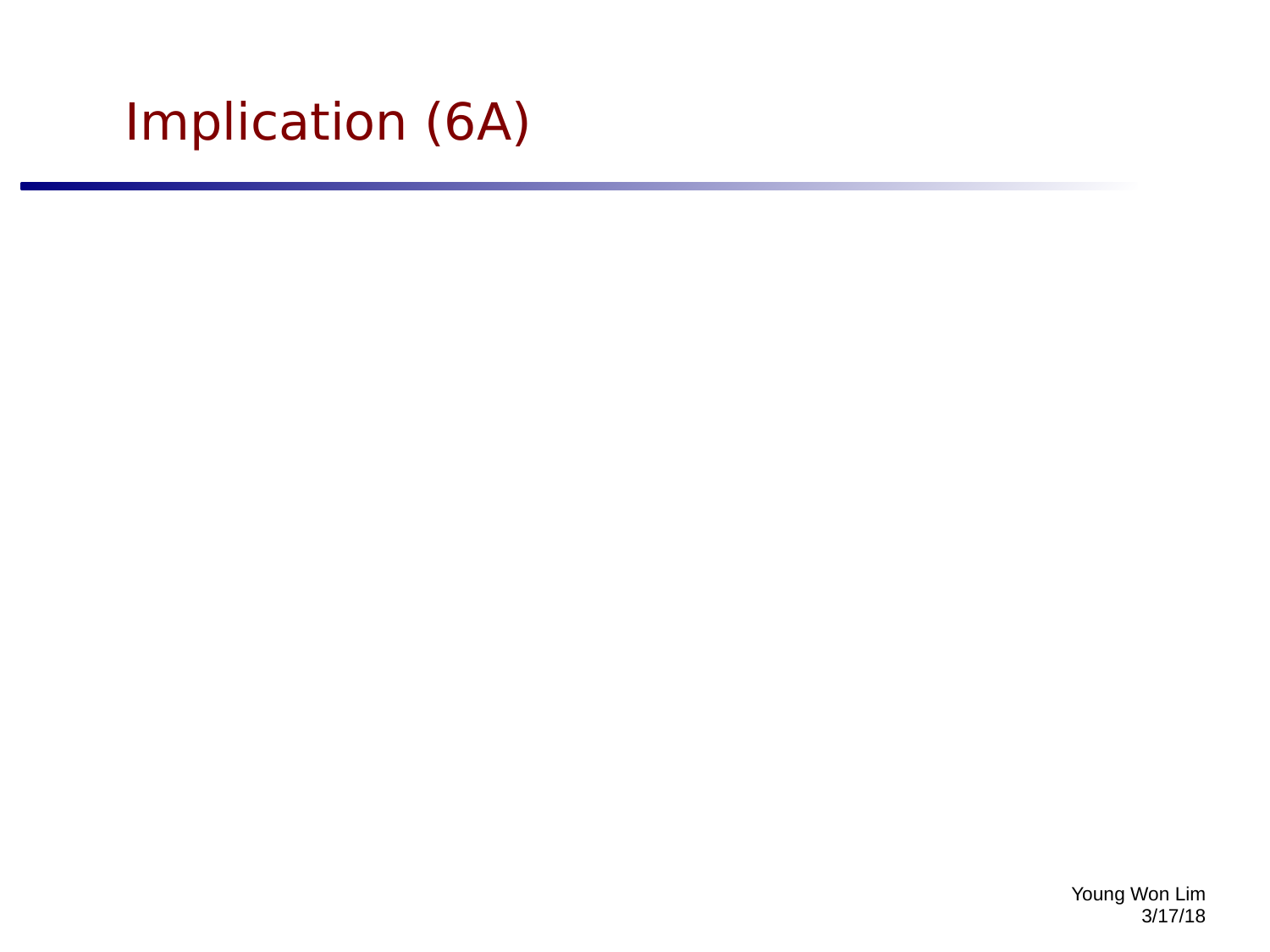Copyright (c) 2015 – 2018 Young W. Lim.

 Permission is granted to copy, distribute and/or modify this document under the terms of the GNU Free Documentation License, Version 1.2 or any later version published by the Free Software Foundation; with no Invariant Sections, no Front-Cover Texts, and no Back-Cover Texts. A copy of the license is included in the section entitled "GNU Free Documentation License".

Please send corrections (or suggestions) to [youngwlim@hotmail.com](mailto:youngwlim@hotmail.com).

This document was produced by using LibreOffice and Octave.

Young Won Lim 3/17/18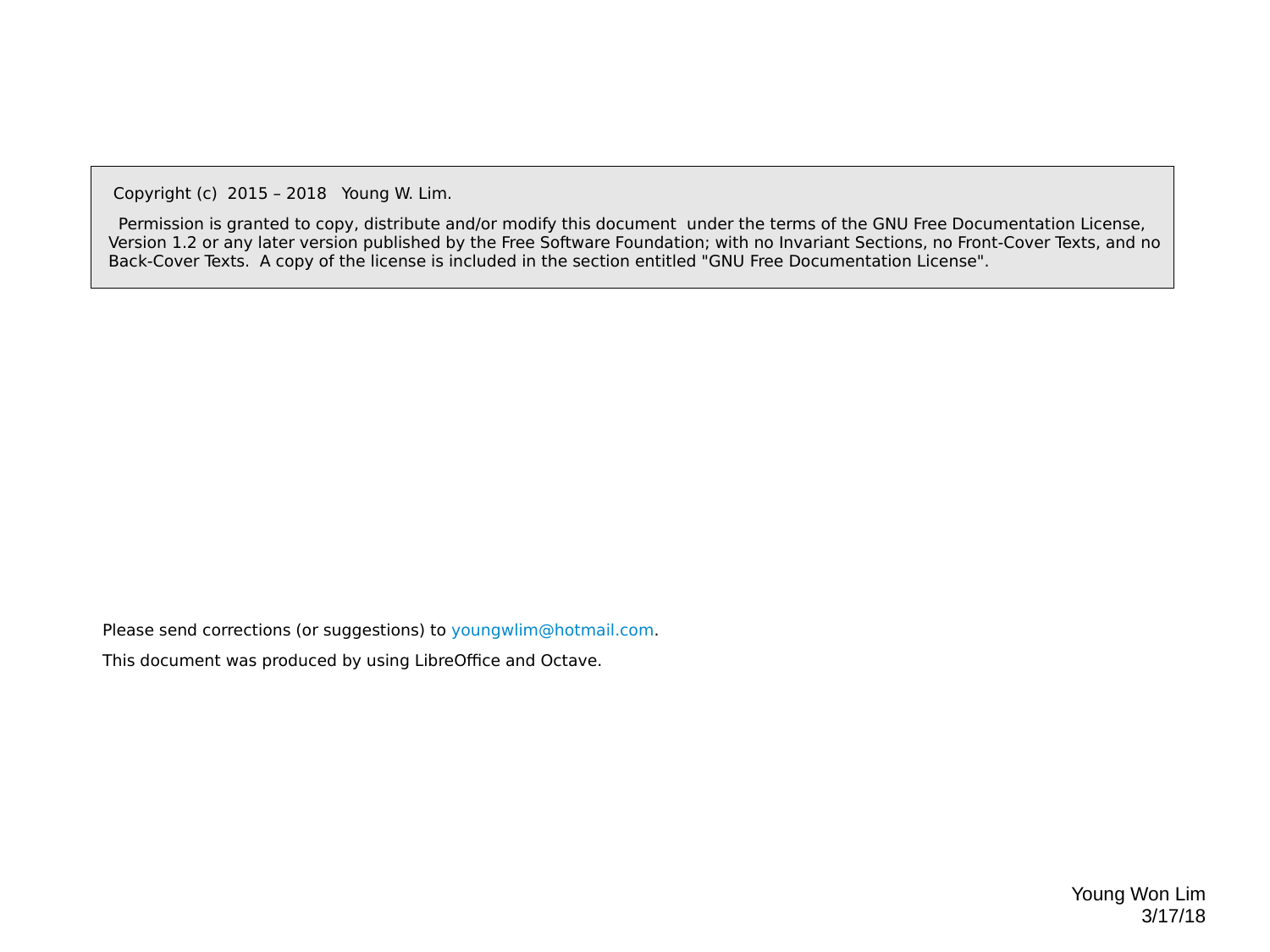### Semantics of Implication Rule

- $(1)$  Suppose  $A \rightarrow B$  is true If **A** is **true** then **B** must be **true**
- (2) Suppose  $A \rightarrow B$  is false If **A** is **true** then **B** must be **false**
- $(3)$  Suppose  $A \rightarrow B$  is true If **A** is **false** then we **do not know** whether **B** is **true** or **false**

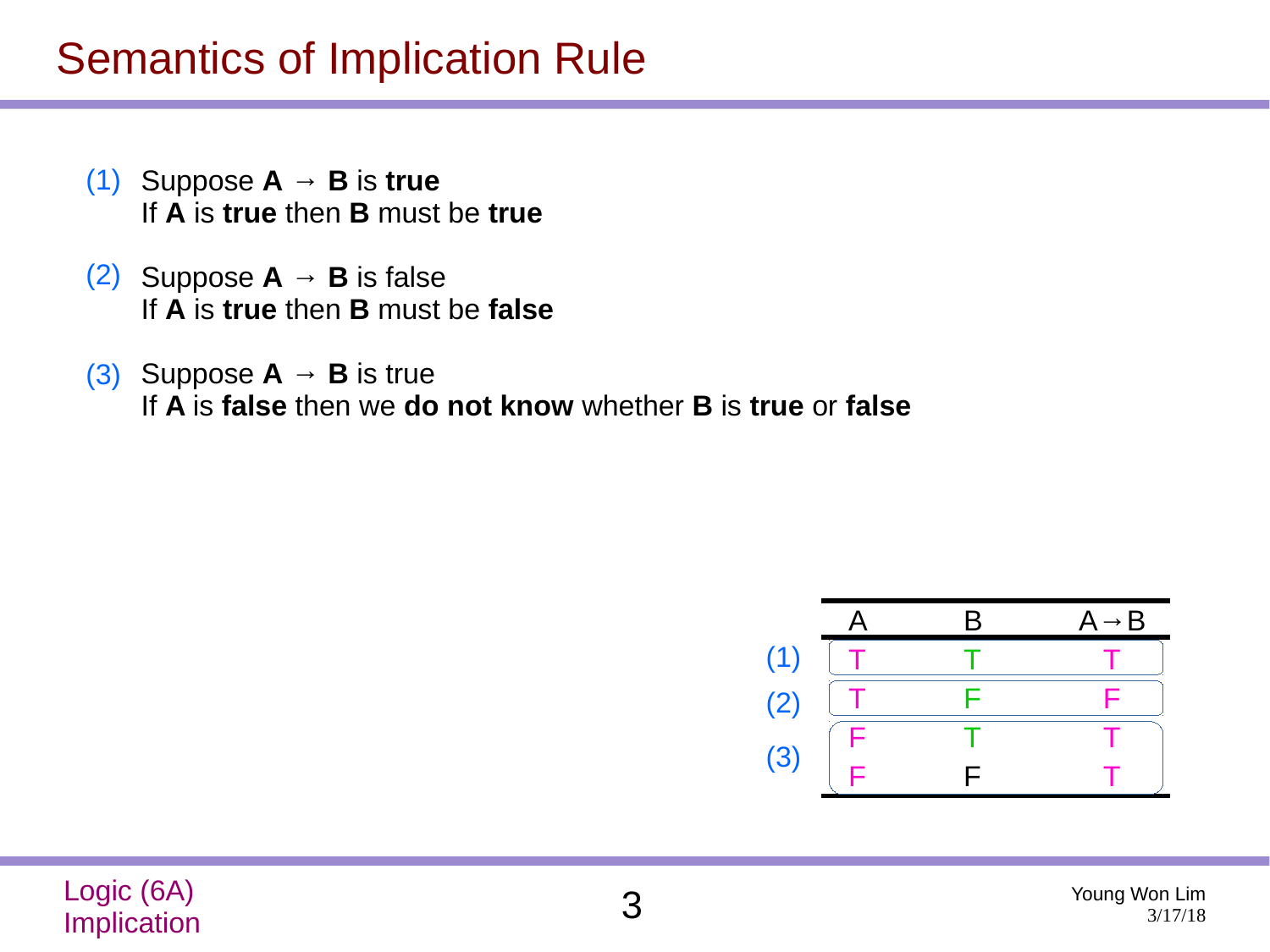### Material Implication & Logical Implication



**Material Implication**  $A \Rightarrow B$  (not a tautology) **Logical Implication**  $A \Rightarrow B$  (a **tautology**)  $A \rightarrow B$  $A \Rightarrow B$ 



Logic (6A) Logic (0A) 4<br>Implication 4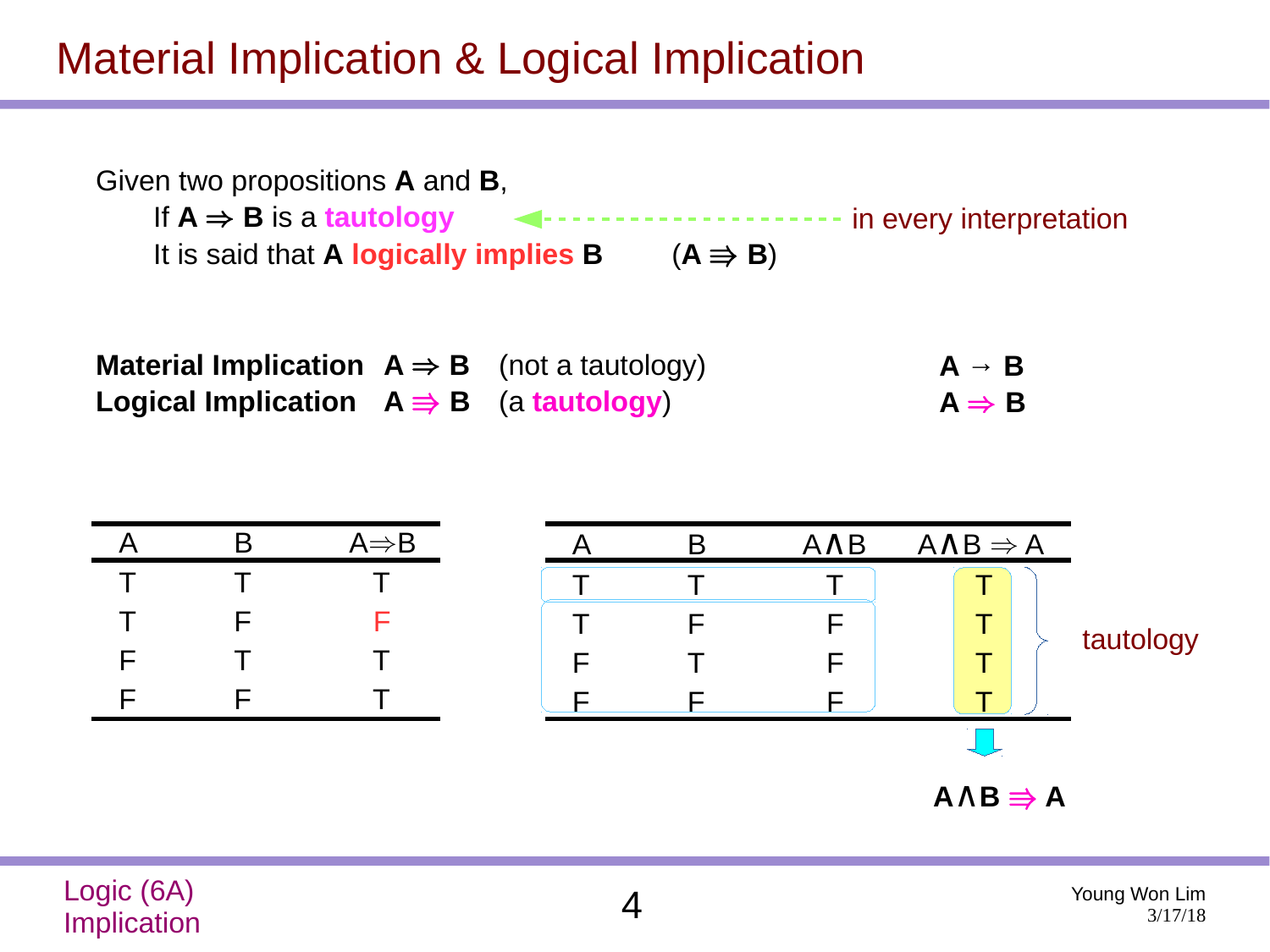**Logical consequence** (also **entailment**) is a fundamental concept in logic, which describes the relationship between statements that hold true when one statement logically follows from one or more statements. A valid logical argument is one in which the conclusion is entailed by the premises, because the conclusion is the consequence of the premises. The philosophical analysis of logical consequence involves the questions: In what sense does a conclusion follow from its premises? and What does it mean for a conclusion to be a consequence of premises?[1] All of philosophical logic is meant to provide accounts of the nature of logical consequence and the nature of logical truth.<sup>[2]</sup>

https://en.wikipedia.org/wiki/Logical\_consequence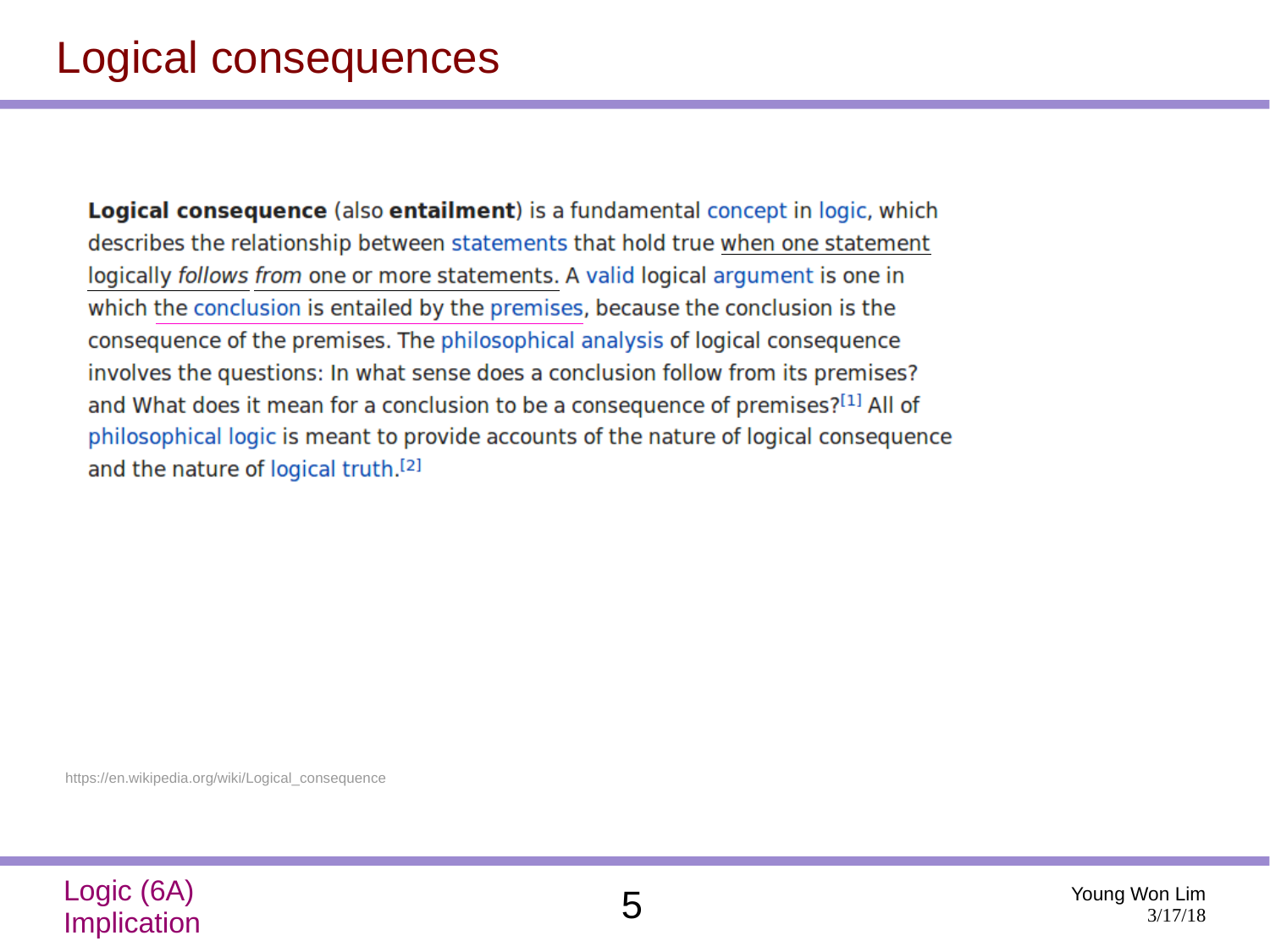The two prevailing techniques for providing accounts of logical consequence involve expressing the concept via

- **proofs**
- **models**

### **Logical Consequences**

- **syntactic consequence proof theory ⊢**
- **semantic consequence model theory ⊨**

https://en.wikipedia.org/wiki/Logical\_consequence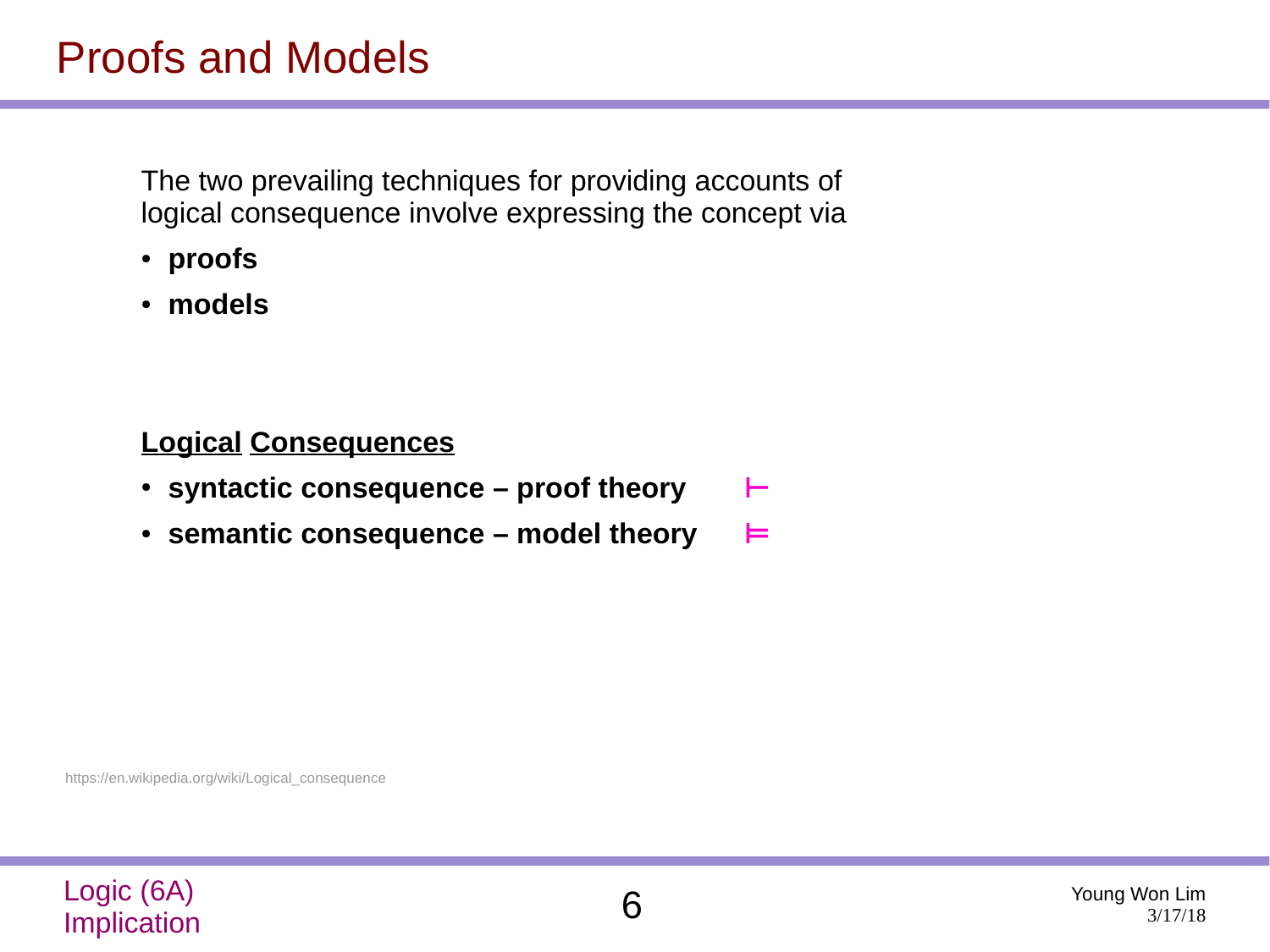### Syntactic vs Semantic Consequences

#### **Syntactic consequence** [edit]

See also: : and  $\vdash$ 

A formula  $A$  is a syntactic consequence<sup>[5][6][7][8]</sup> within some formal system  $\mathcal{FS}$ of a set  $\Gamma$  of formulas if there is a formal proof in  $\mathcal{FS}$  of  $A$  from the set  $\Gamma$ .

 $\Gamma \vdash_{\mathcal{FS}} A$ 

Syntactic consequence does not depend on any interpretation of the formal system.[9]

### **Semantic consequence** [edit]

See also:  $\models$ 

A formula  $A$  is a **semantic consequence** within some formal system  $FS$  of a set of statements  $\Gamma$ 

 $\Gamma \models_{\mathcal{FS}} A,$ 

if and only if there is no model  $\cal I$  in which all members of  $\Gamma$  are true and  $A$  is false.<sup>[10]</sup> Or, in other words, the set of the interpretations that make all members of  $\Gamma$  true is a subset of the set of the interpretations that make  $A$  true.

https://en.wikipedia.org/wiki/Logical\_consequence

### Logic (6A) **Implication**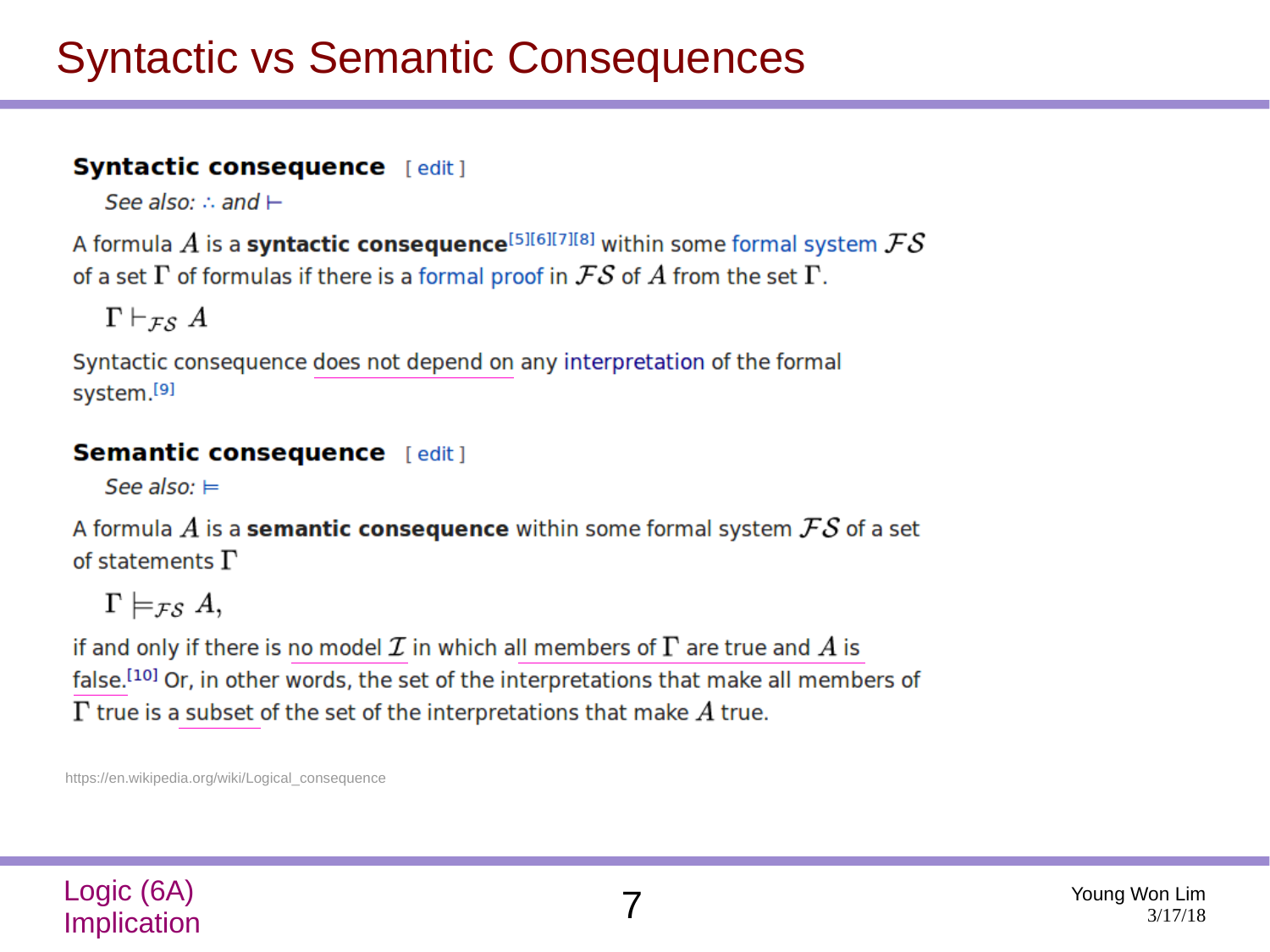### Syntactic Consequence Example

| A | Β      | $A \Rightarrow B$ |
|---|--------|-------------------|
| Τ | т      | л.                |
| Τ | F      | F                 |
| F | $\top$ | Τ                 |
| F | F      |                   |

No need

- models
- interpretations

|  | <b>AAB</b> | $A \wedge B \Rightarrow A$ |
|--|------------|----------------------------|
|  |            |                            |
|  |            |                            |
|  |            |                            |
|  |            |                            |

### Entailment **A**∧**B ⊢ A**, or **A**∧**B** ⇛ **A**

logical consequence syntactic consequence

Logic (6A) Logic (6A)<br>Implication 8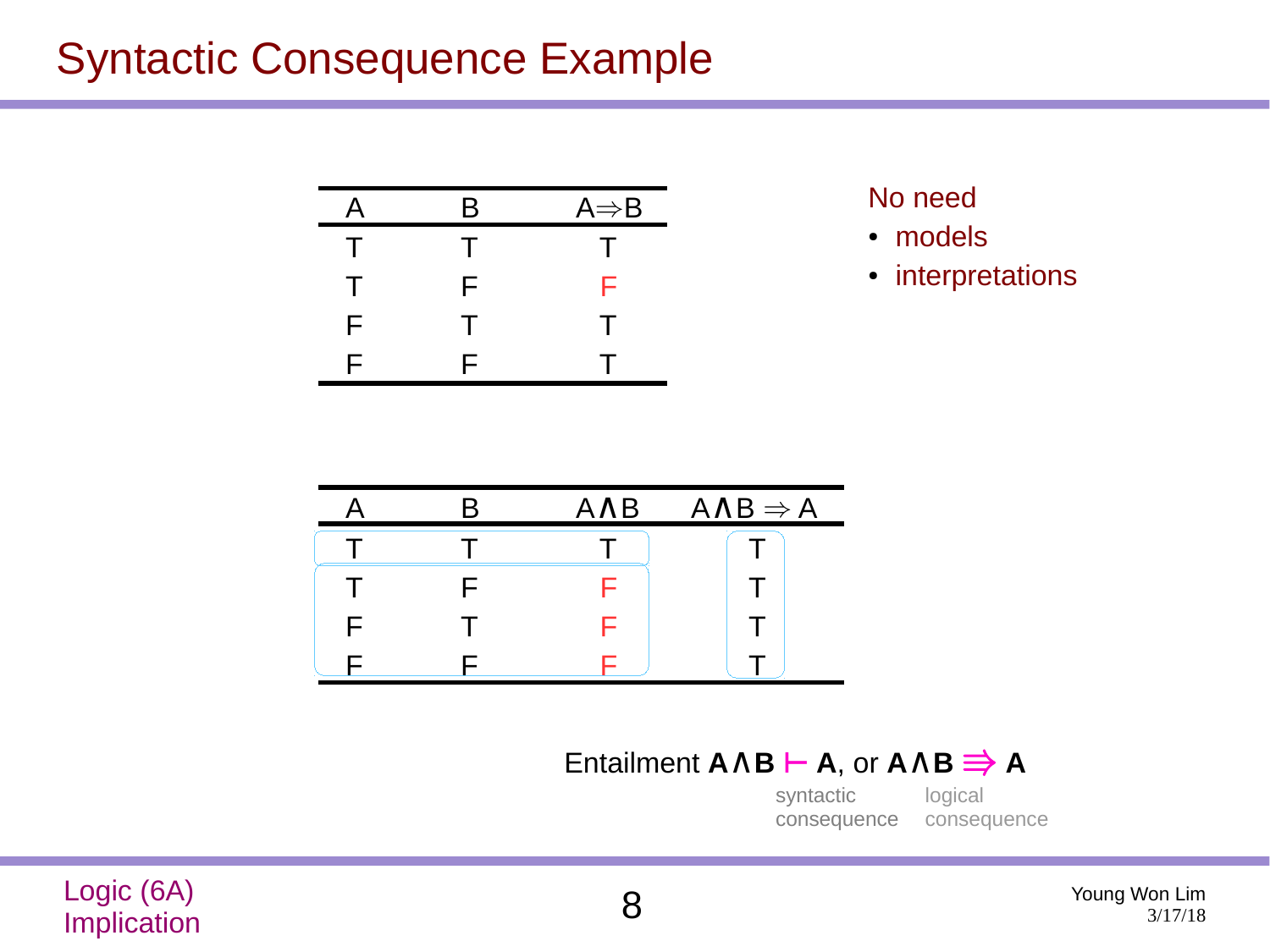### Semantic Consequence Example (1)

|                          | K | $A \Rightarrow B$ |
|--------------------------|---|-------------------|
| Interpretation I1        |   |                   |
| Interpretation <b>12</b> | ⊢ | ⊢                 |
| Interpretation 13        |   |                   |
| Interpretation 14        |   |                   |

But if we force the use of

- implications
- models

|                   |  | AAB | $A \wedge B \Rightarrow A$ |
|-------------------|--|-----|----------------------------|
| Interpretation I1 |  |     |                            |
| Interpretation 12 |  |     |                            |
| Interpretation 13 |  |     |                            |
| Interpretation 14 |  |     |                            |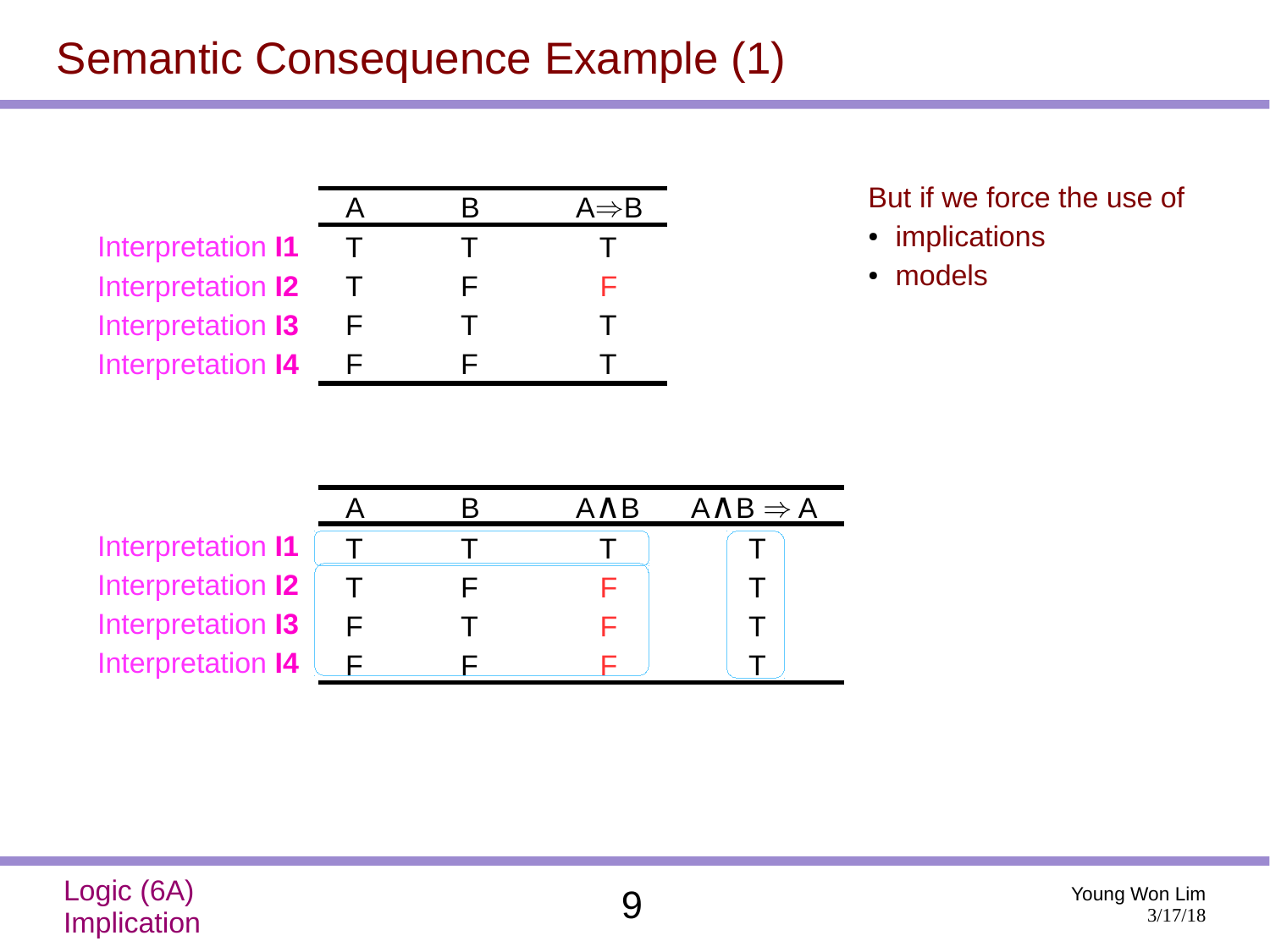### Semantic Consequence Example (2)

a **Model** of A a **Model** of A







|    |  | $A \wedge B$ | $A \wedge B \Rightarrow A$ |                                              |
|----|--|--------------|----------------------------|----------------------------------------------|
| ٨B |  |              |                            | a <b>Model</b> of $A \wedge B \Rightarrow A$ |
|    |  |              |                            | a <b>Model</b> of $A \wedge B \Rightarrow A$ |
|    |  |              |                            | a <b>Model</b> of $A \wedge B \Rightarrow A$ |
|    |  |              |                            | a <b>Model</b> of $A \wedge B \Rightarrow A$ |

### Entailment **A**∧**B ⊨ A**, or **A**∧**B** ⇛ **A**

syntactic consequence logical consequence

### 3/17/18

a Model of A

Logic (6A)  $\bigcup_{10}^{\infty}$  Iogic (6A) Young Won Lim<br>Implication  $\bigcup_{3/17/18}^{\infty}$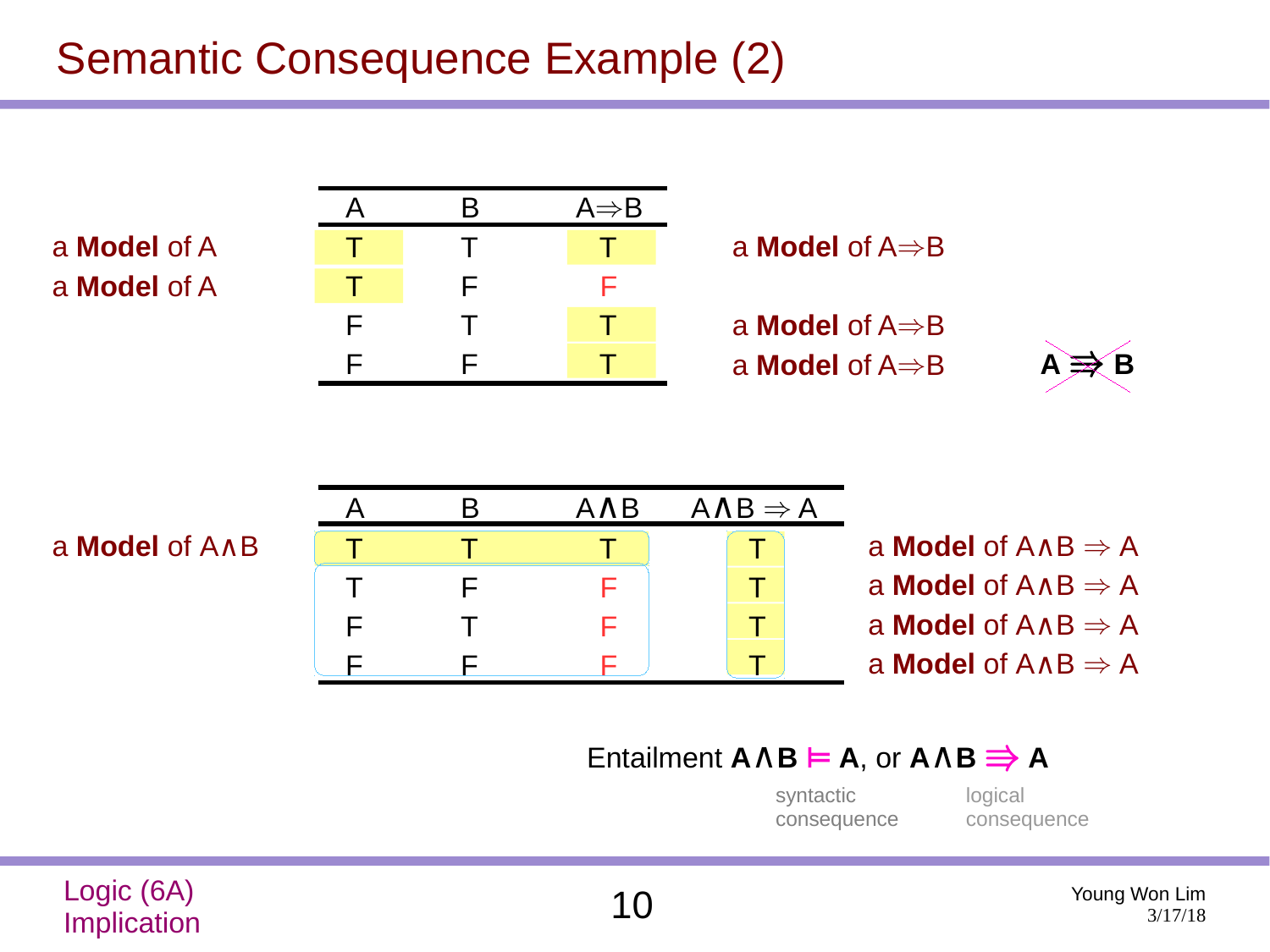### Entailment

if  $A \rightarrow B$  holds in every model then  $A \models B$ , and conversely if  $A \models B$  then  $A \rightarrow B$  is true in every model

> any model that makes **A**∧**B** true  $\blacksquare$  also makes **A** true :  $\blacksquare$   $\blacksquare$   $\blacksquare$   $\blacksquare$   $\blacksquare$ No case : True  $\Rightarrow$  False

| A      | B  | $A \Rightarrow B$ |
|--------|----|-------------------|
| Τ      | т  | $\mathbf{L}$      |
| $\top$ | F. | F                 |
| F      | т  | т                 |
| F      | F  |                   |

|   | <b>AAB</b> | $A \wedge B \Rightarrow A$ |
|---|------------|----------------------------|
|   |            |                            |
|   |            |                            |
| F | ┕          |                            |
|   |            |                            |

Entailment **A**∧**B ⊨ A**, or **A**∧**B** ⇛ **A**

semantic consequence

| logical     |  |
|-------------|--|
| consequence |  |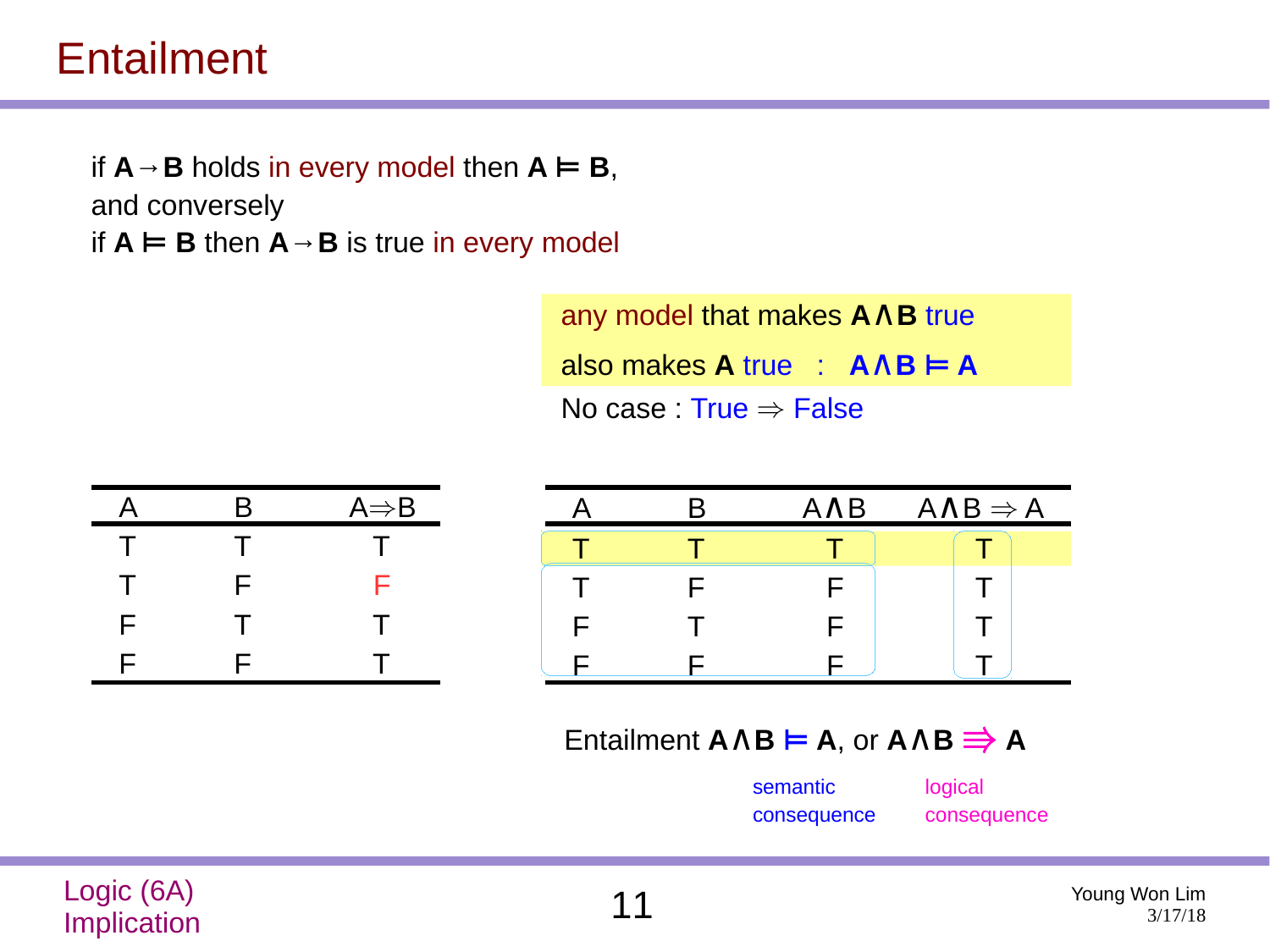## Logic and Venn diagram (1)





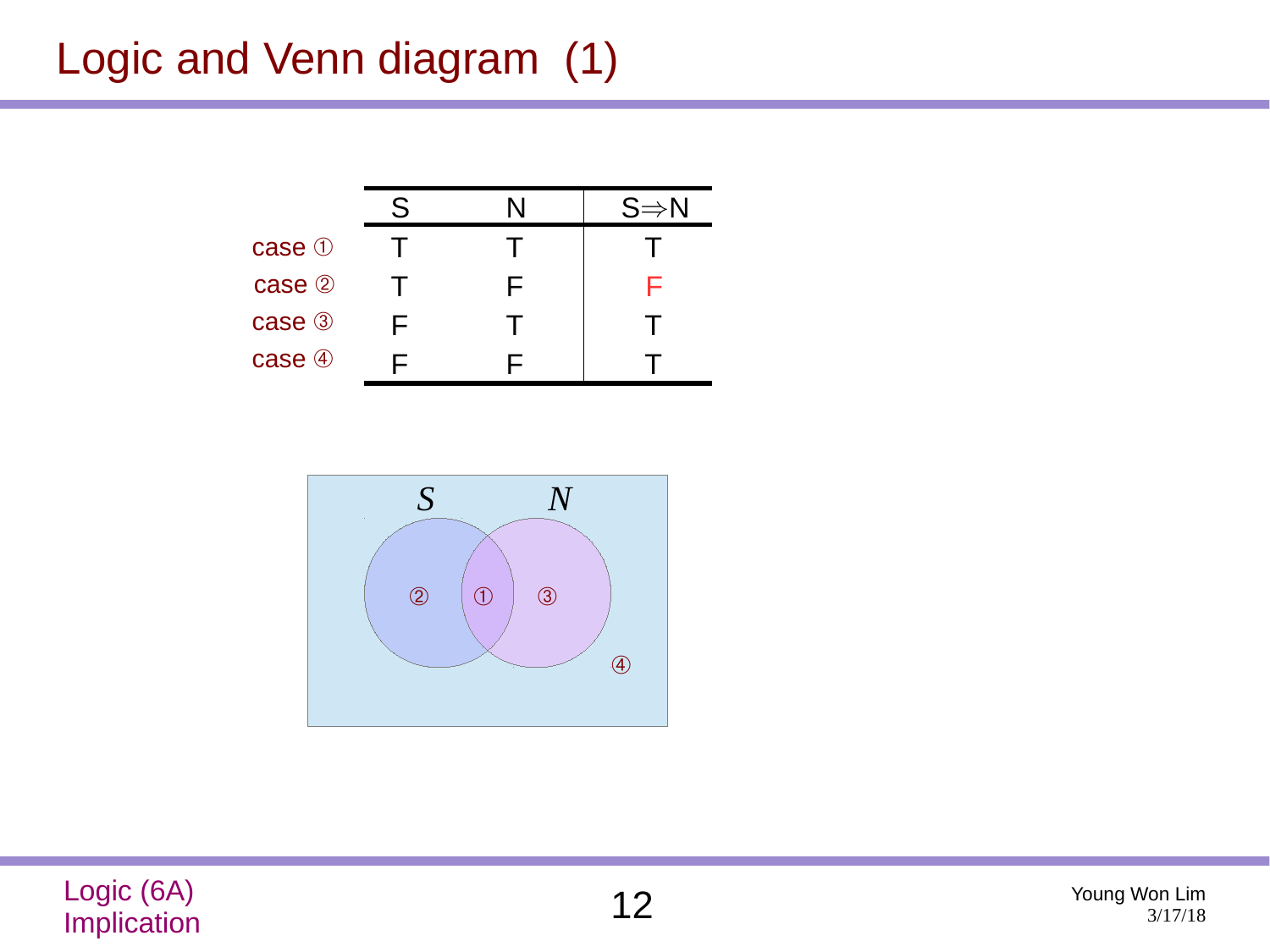### Logic and Venn diagram (2)



|                                |                  | q        | $\mathbf{r}$ | $\rightarrow$ a    |  |
|--------------------------------|------------------|----------|--------------|--------------------|--|
| case $\mathbb{0}$ $T$ $T$ $T$  |                  |          |              | T                  |  |
| case $\oslash$ T T             |                  |          | $\bm{F}$     | $\bm{\mathit{T}}$  |  |
| case $\mathcal{F}$ $T$ $F$ $T$ |                  |          |              | $\bm{F}$           |  |
| case $\circledast$ $T$         |                  | $\bm{F}$ | $\bm{F}$     | $\bm{F}$           |  |
| case $\circ$ $F$ $T$ $T$       |                  |          |              | T                  |  |
| case $\circ$ $F$ $T$           |                  |          | $\bm{F}$     | T                  |  |
| case $\oslash$ F               |                  | $\bm{F}$ | $\tau$       | $\bm{\mathcal{T}}$ |  |
| case @                         | $\boldsymbol{F}$ | $\bm{F}$ |              |                    |  |
|                                |                  |          |              |                    |  |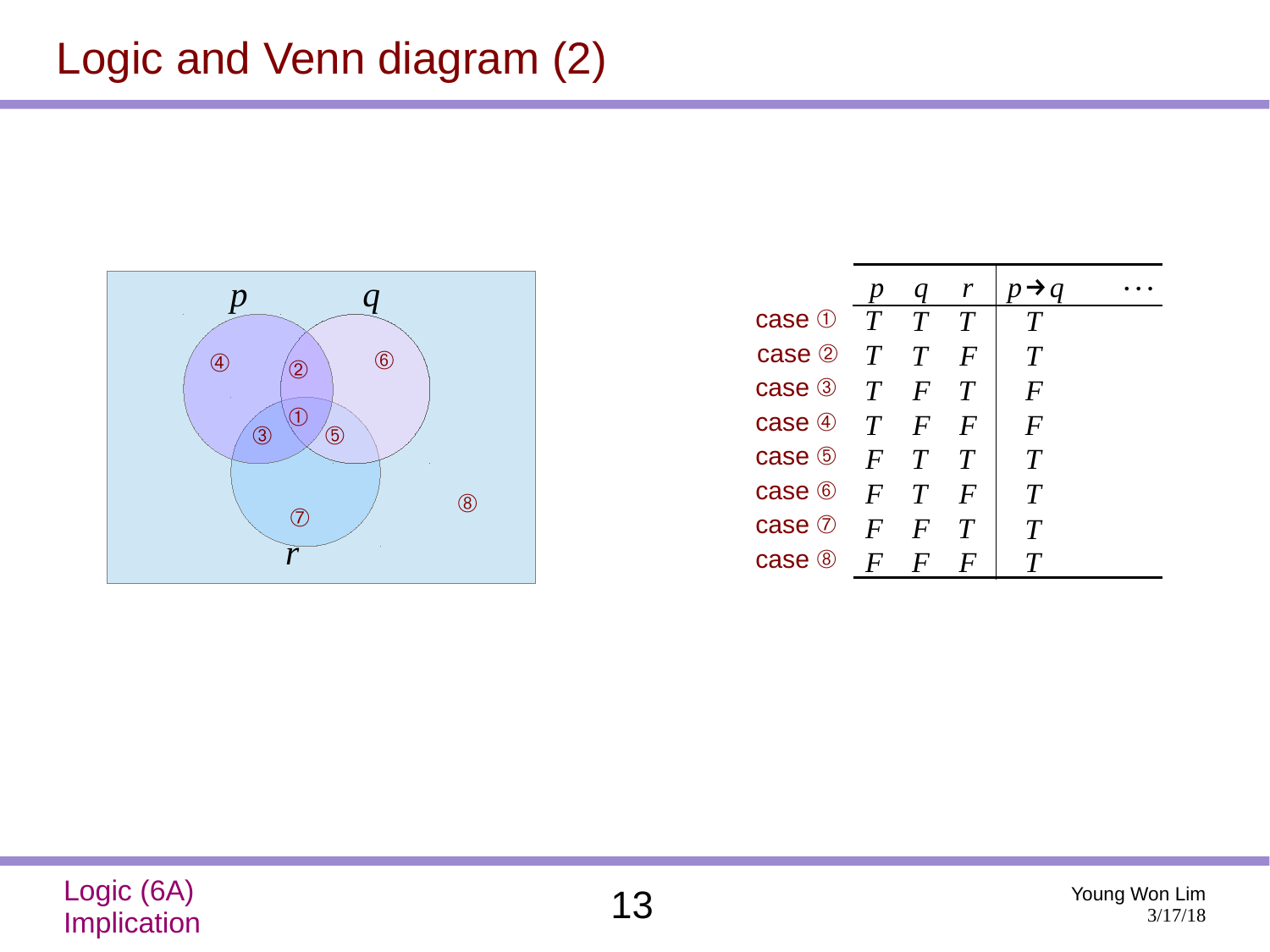### Material Implication and Venn Diagram



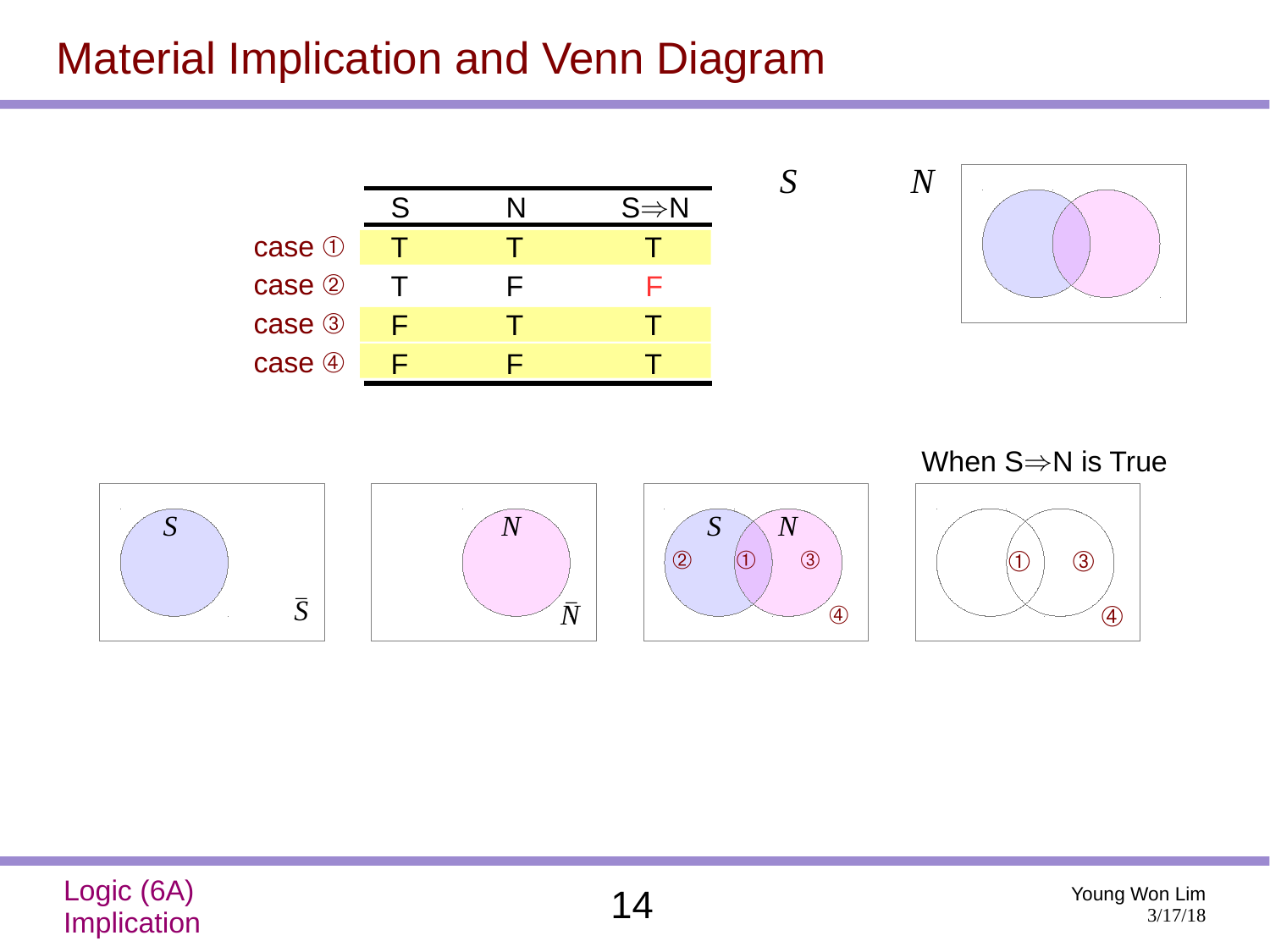### When  $S \Rightarrow N$  is a true statement



- **if** the conditional statement (**S**⇒**N**) is a **true** statement,
- then the consequent **N** must be **true if S** is **true** (1)
- the antecedent **S** can not be **true without N** being **true** (2)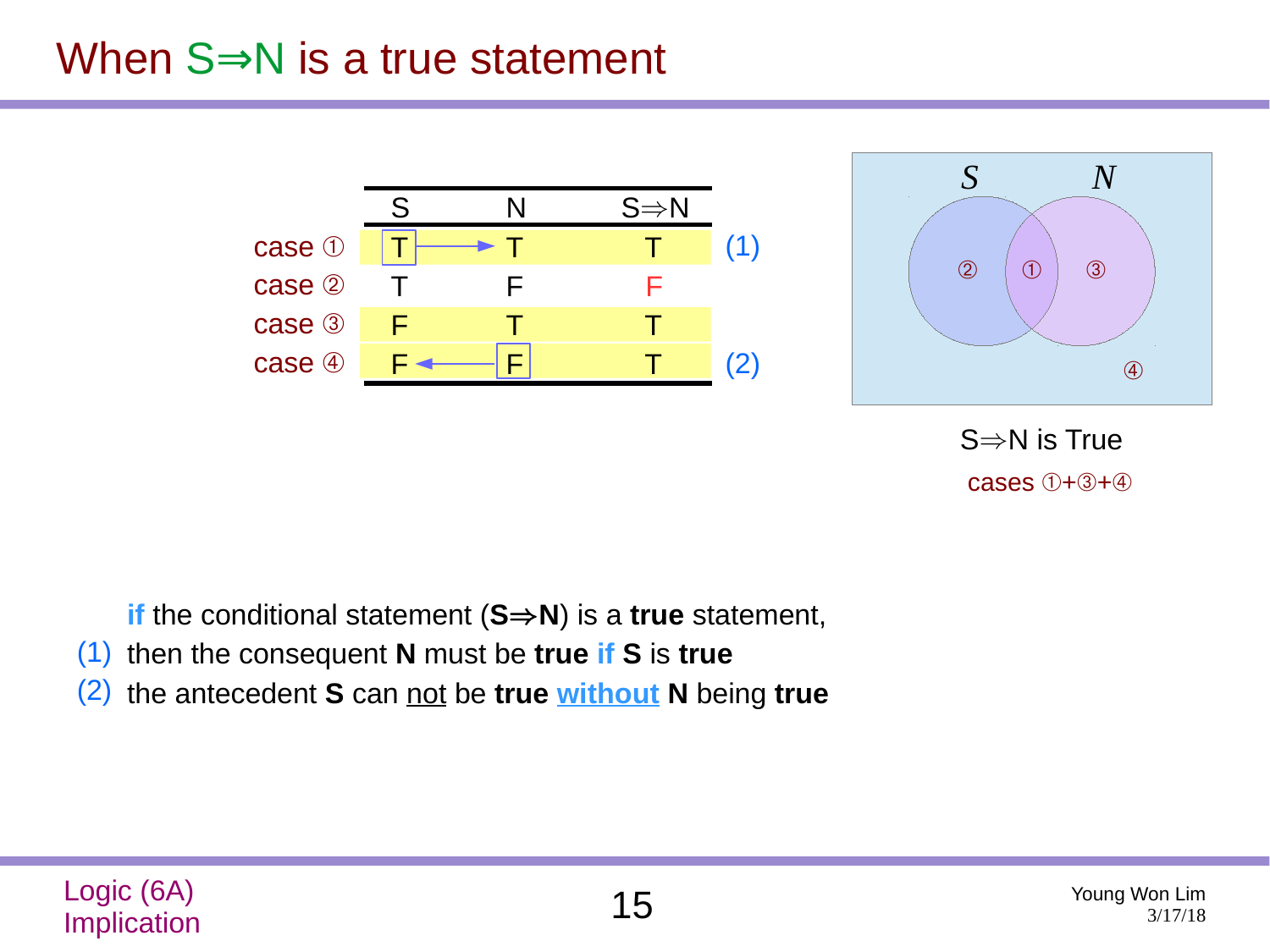**if** the conditional statement **(S**⇒**N**) is a **true** statement,

then the consequent **N** must be **true if S** is **true**



| Logic (6A)         | Young Won Lim |
|--------------------|---------------|
| <b>Implication</b> | 3/17/18       |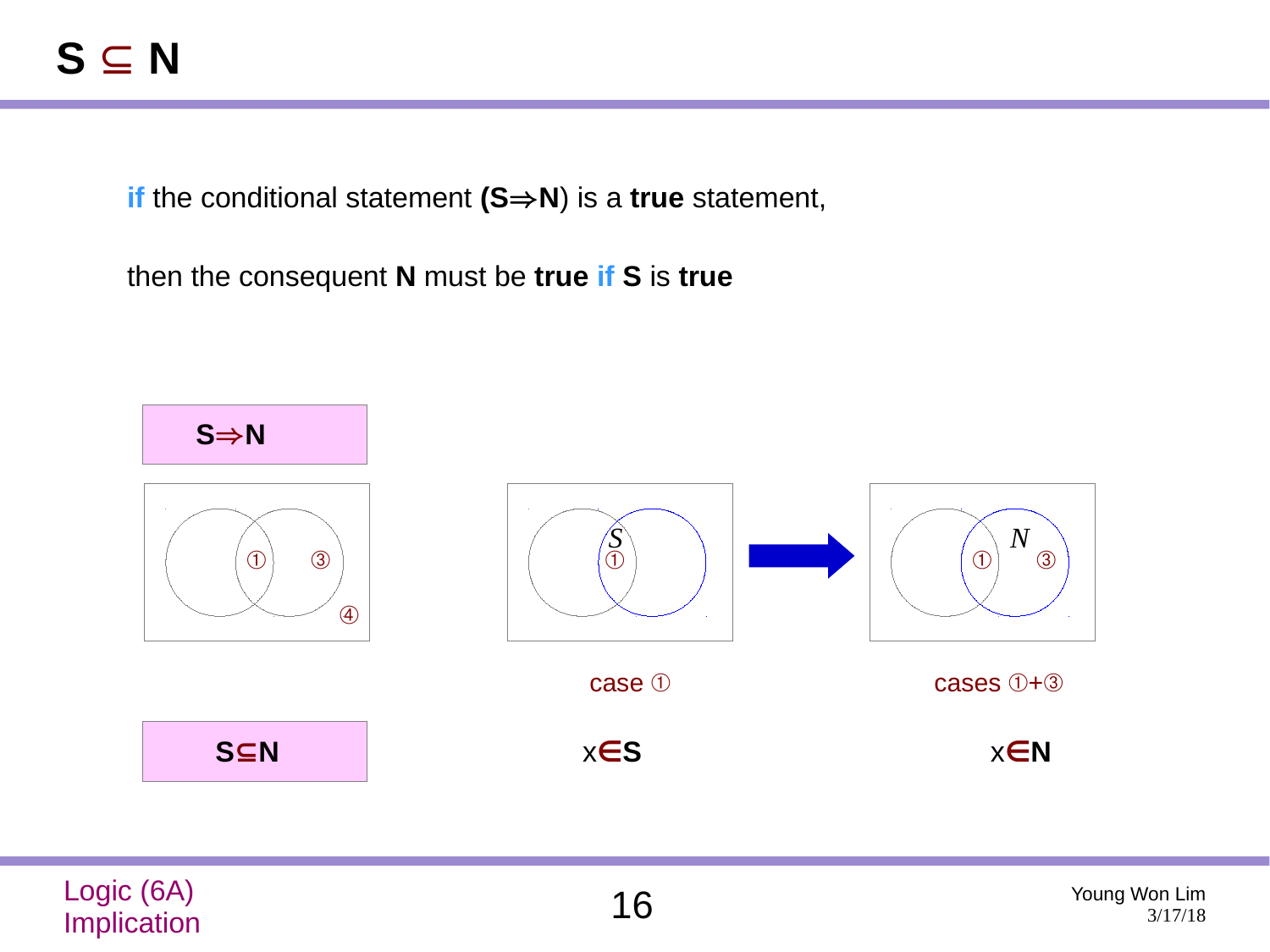### **~N** ⊆ **~S**

**if** the conditional statement (S⇒N) is a **true** statement,

the antecedent **S** can not be **true** without **N** being **true**



| Logic (6A)  | Young Won Lim |
|-------------|---------------|
| Implication | 3/17/18       |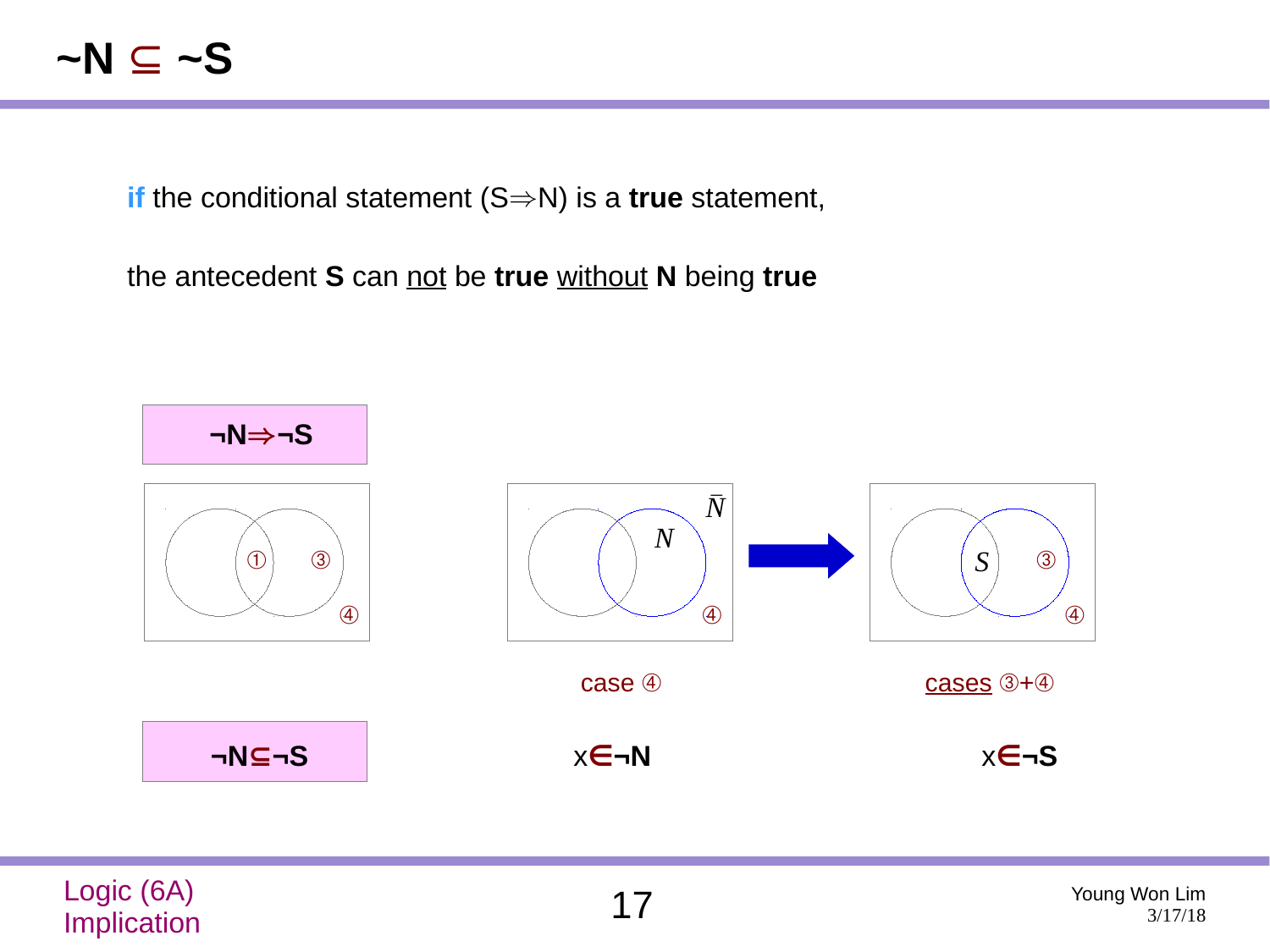### Material Implication vs. Logical Consequence



- **S ⊢ N syntactic (proof)**
- **S ⊨ N semantic (model)**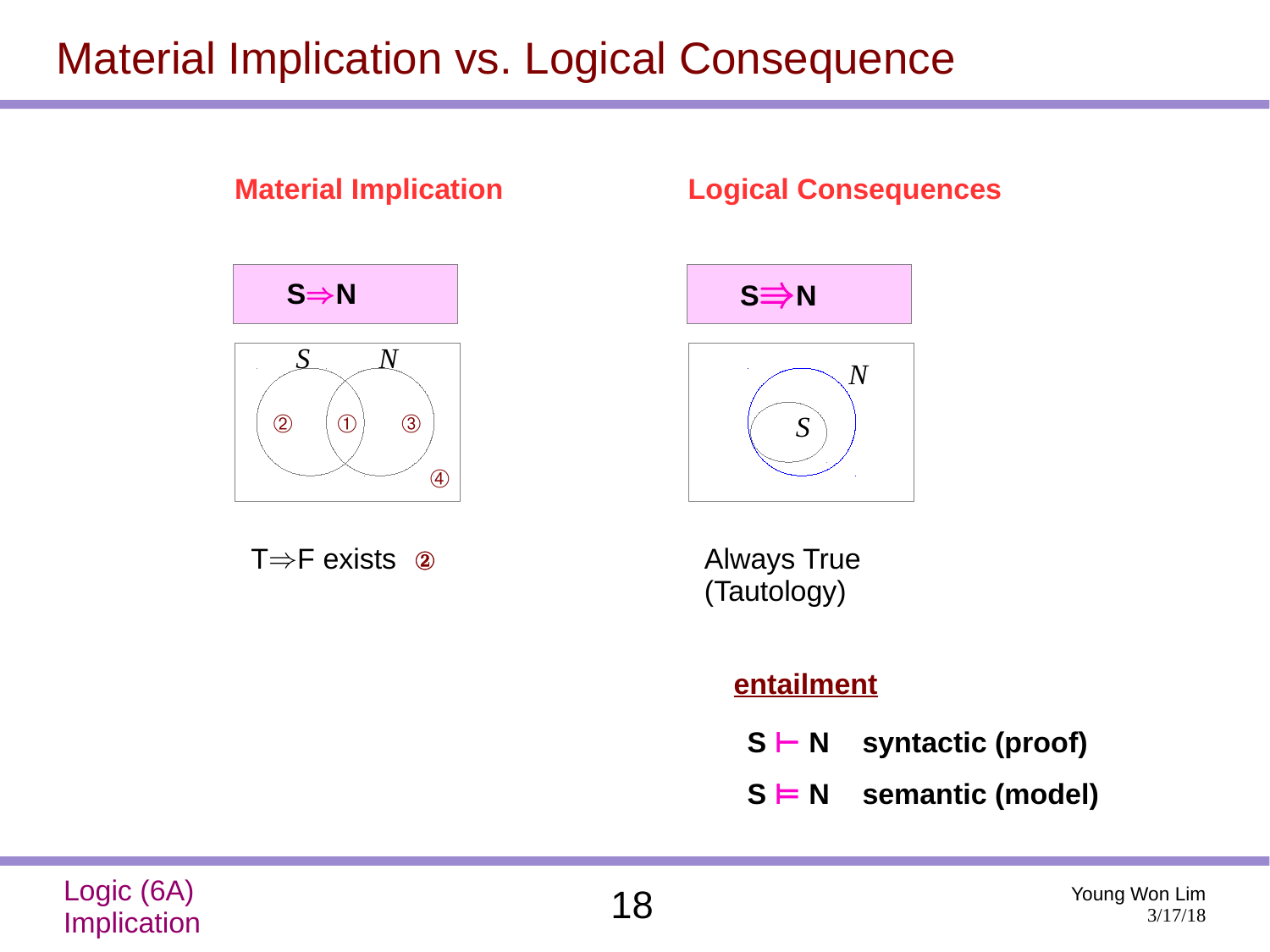### Implication





If **S**, then N. **S** implies N. N whenever **S**. **S** is sufficient for N.

S only if **N**. not S if not **N**. not S without **N**. **N** is necessary S.

http://en.wikipedia.org/wiki/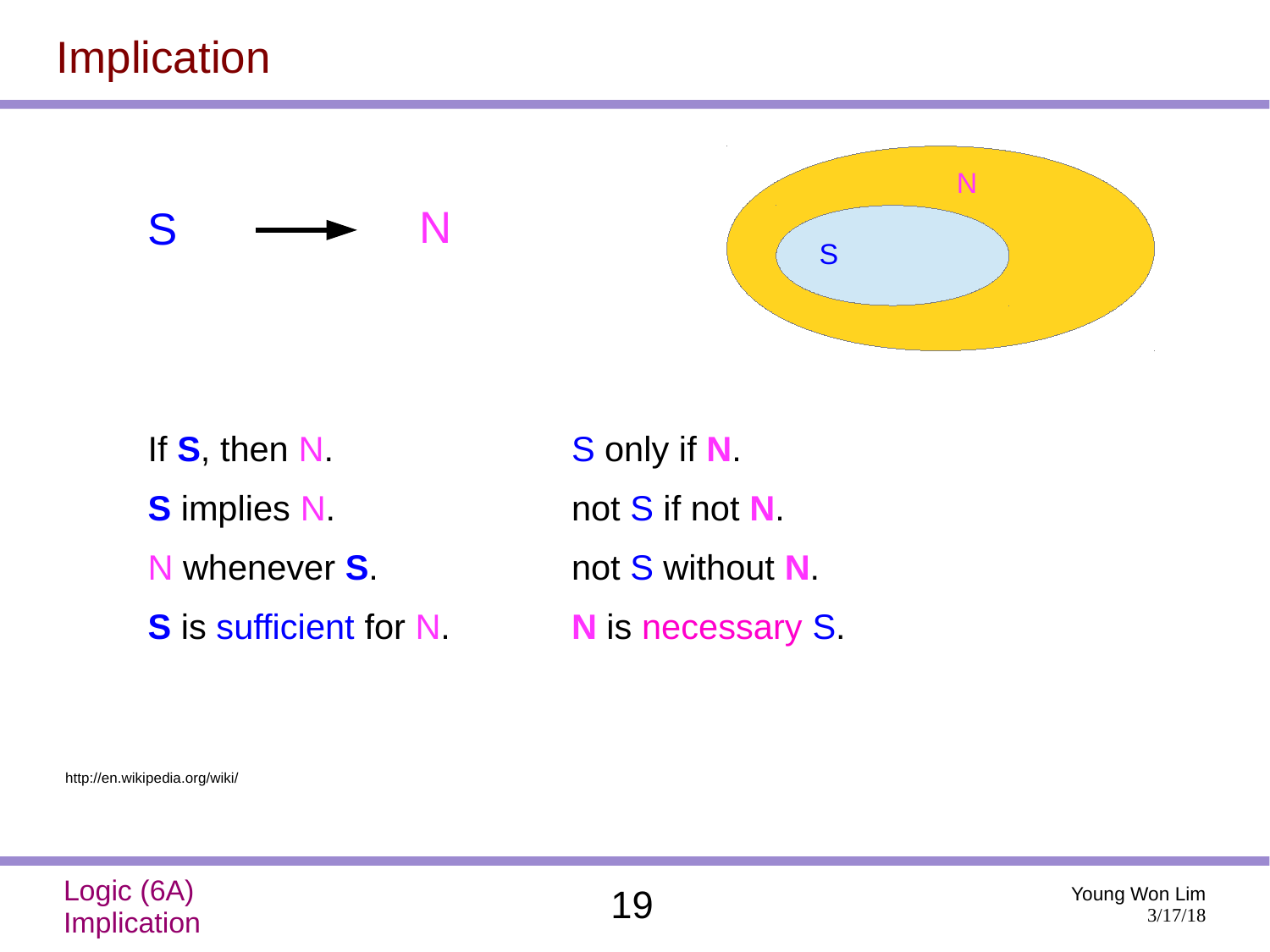## Necessity and Sufficiency







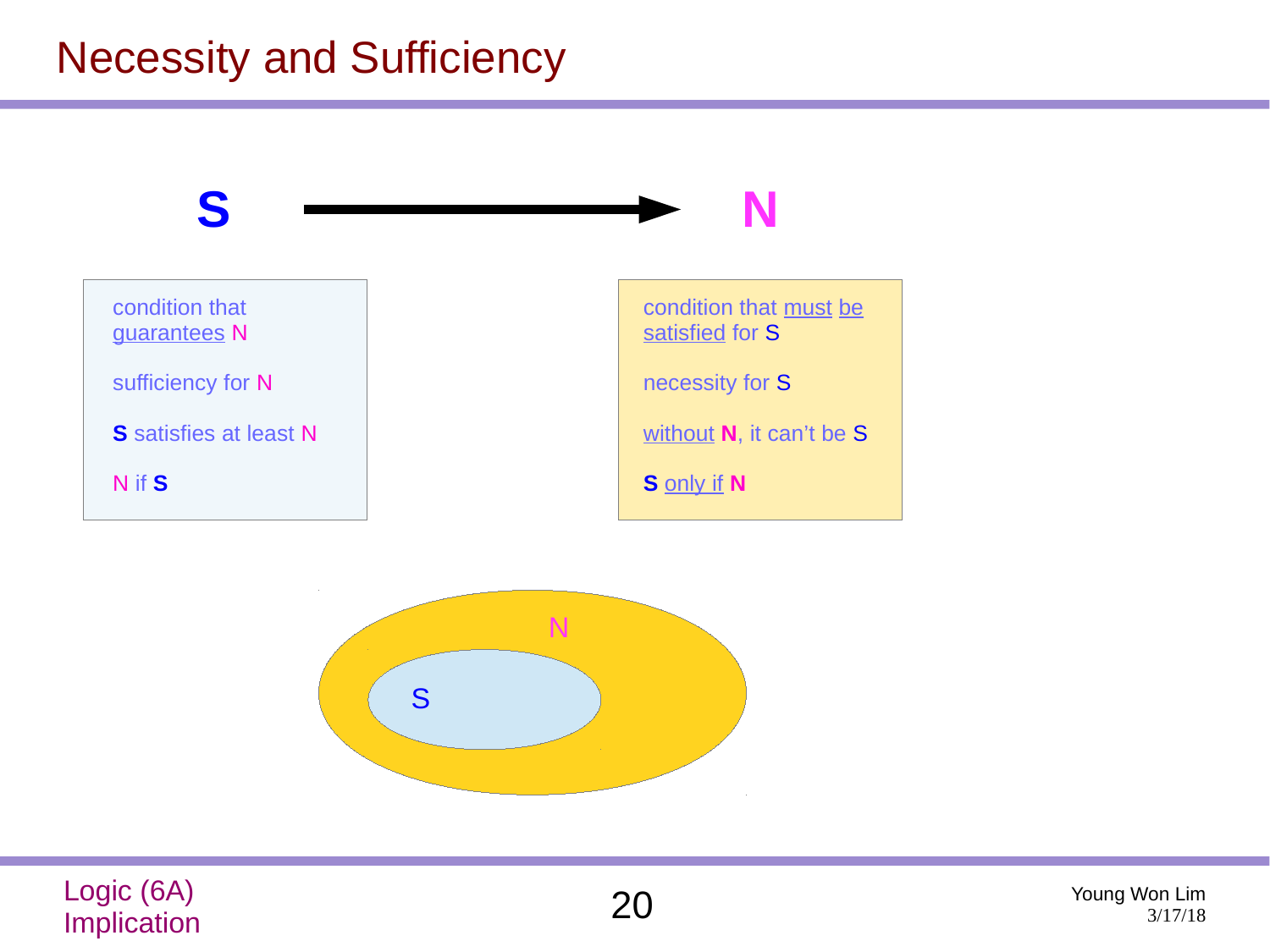### Other Necessary Conditions



not S if not N

http://philosophy.wisc.edu/hausman/341/Skill/nec-suf.htm`

| Logic (6A)  | Young Won Lim |
|-------------|---------------|
| Implication | 3/17/18       |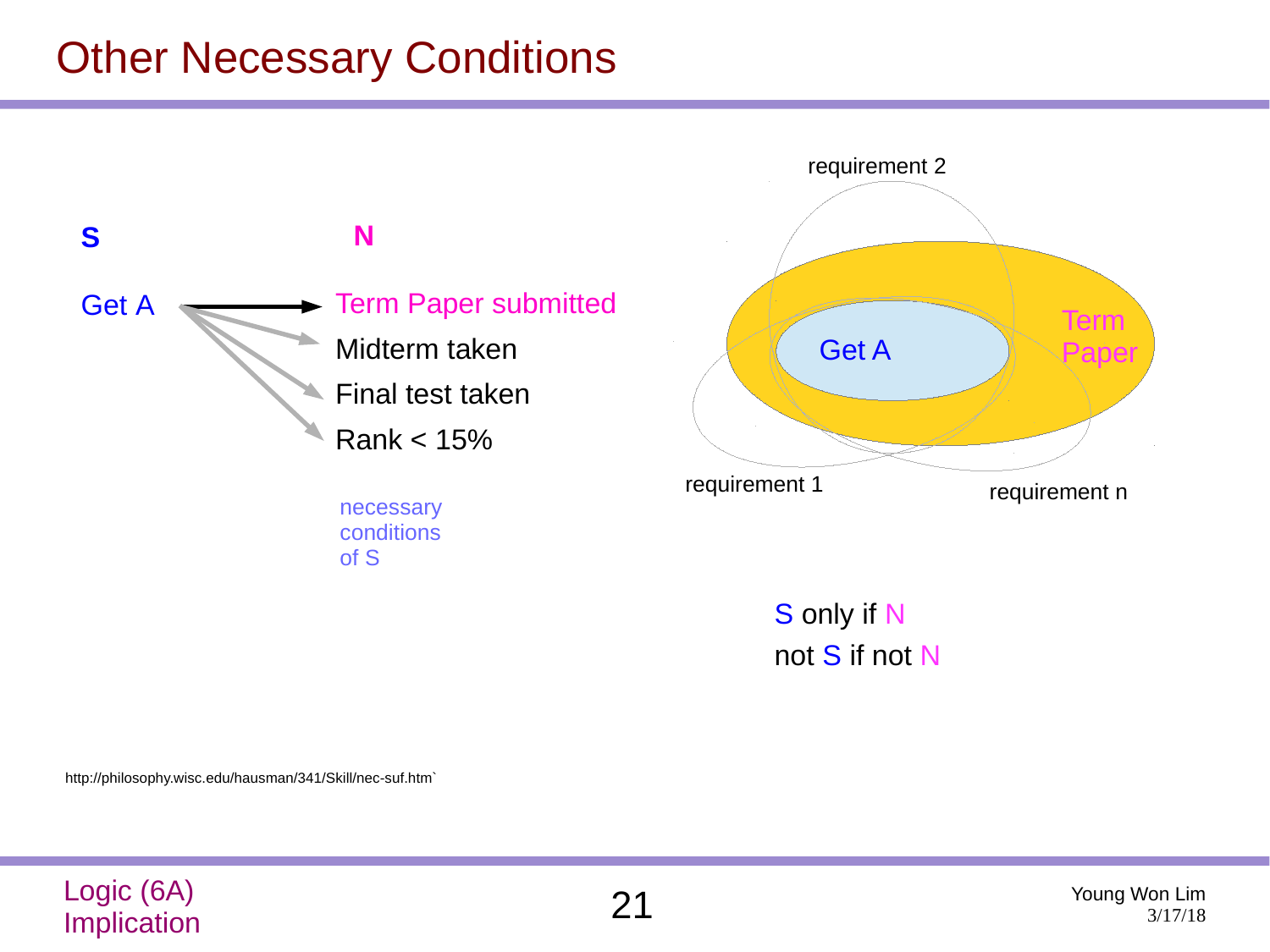### Other Sufficient Conditions



http://philosophy.wisc.edu/hausman/341/Skill/nec-suf.htm`

### Implication (2A) 22 Young Won Lim

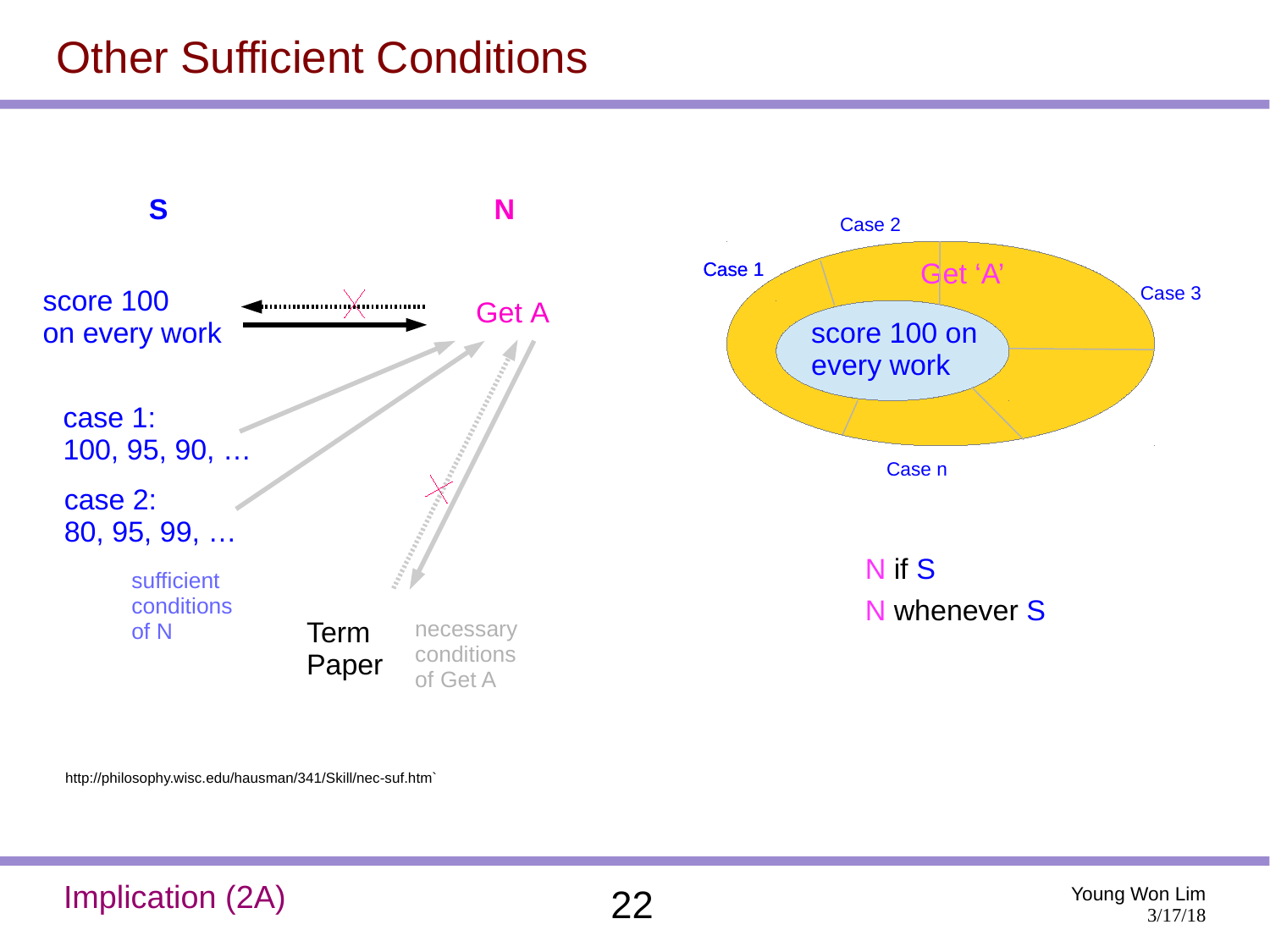### Necessity Definition

**Definition**: A **necessary condition** for some state of affairs **S** is a condition that must be satisfied in order for **S** to obtain.

a necessary condition for getting an A in 341 is that a student hand in a term paper.

This means that if a student does <u>not</u> hand in a term paper, then a student will not get an A,

or, equivalently, if a student gets an A, then a student hands in a term paper.

http://philosophy.wisc.edu/hausman/341/Skill/nec-suf.htm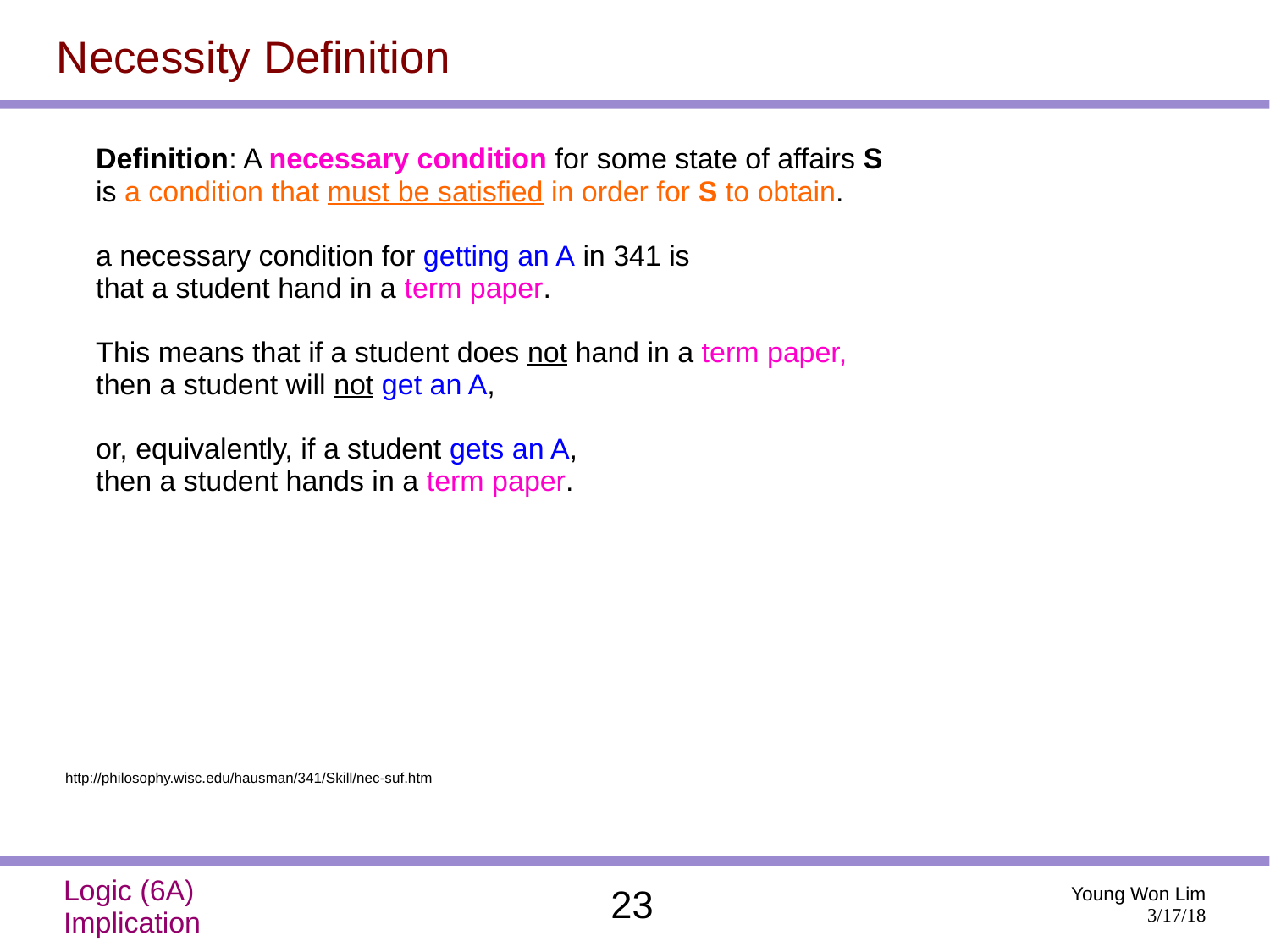### Sufficiency Definition

**Definition**: A **sufficient condition** for some state of affairs **N** is a condition that, if satisfied, guarantees that **N** obtains.

a sufficient condition for getting an A in 341 is getting an A on every piece of graded work in the course.

This means that if a student gets an A on every piece of graded work in the course, then the student gets an A.

Handing in a term paper is not a sufficient condition for getting an A in the course.

It is possible to hand in a term paper and not to get an A in the course.

Getting an A on every piece of graded work is not a necessary condition for getting an A in the course.

It is possible to get an A in the course even though one fails to get an A on some piece of graded work.

http://philosophy.wisc.edu/hausman/341/Skill/nec-suf.htm`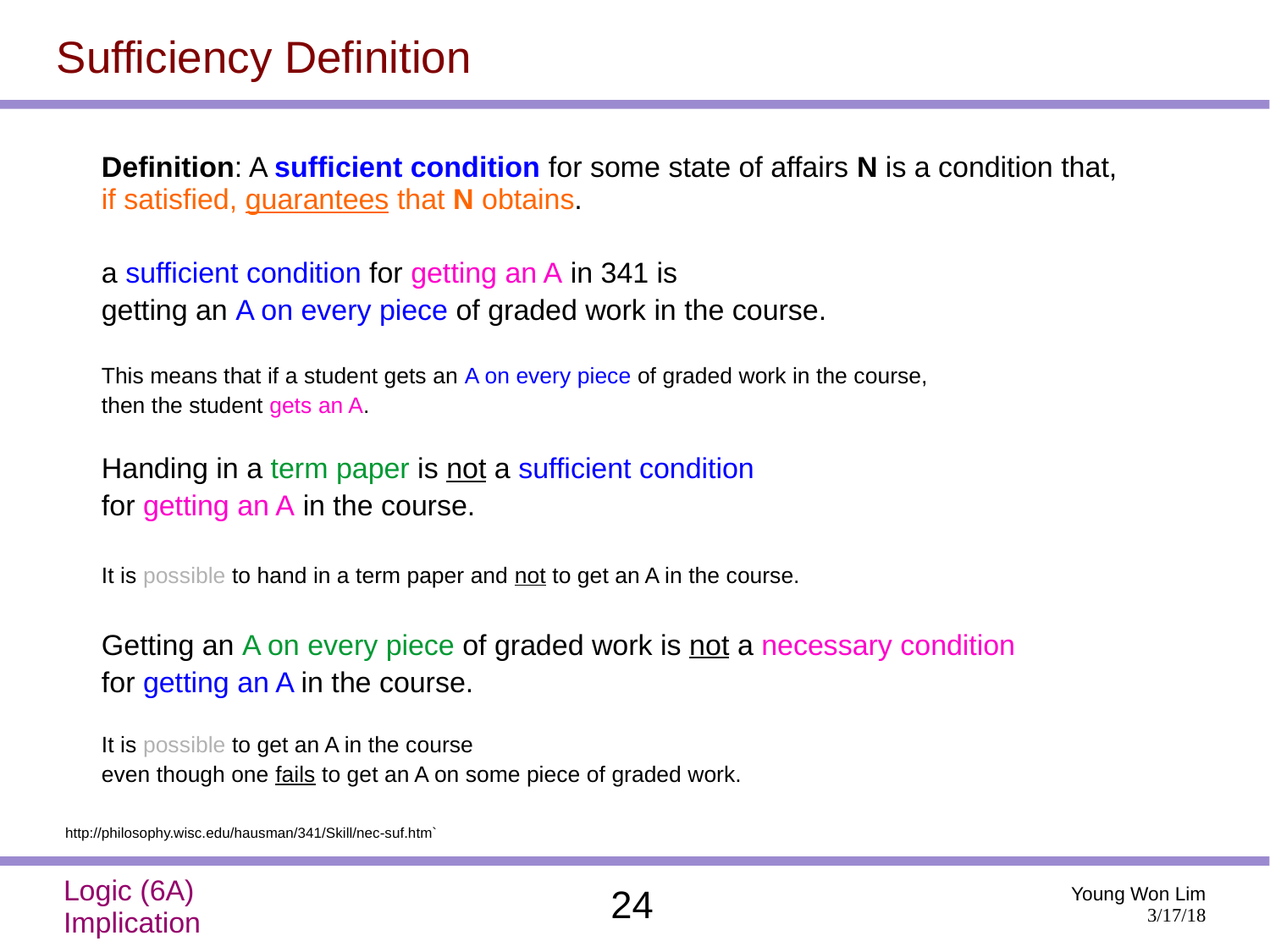"Madison will eat the fruit if it is an apple."

"Only if Madison will eat the fruit, is it an apple;"

"Madison will eat the fruit  $\leftarrow$  fruit is an apple"

- This states simply that Madison will eat fruits that are apples.
- It does not, however, *exclude* the possibility that Madison might also eat bananas or other types of fruit.
- All that is known for certain is that she will eat any and all apples that she happens upon.
- That the fruit is an apple is **a sufficient condition** for Madison to eat the fruit.



**necessary conditions**

http://en.wikipedia.org/wiki/Derivative

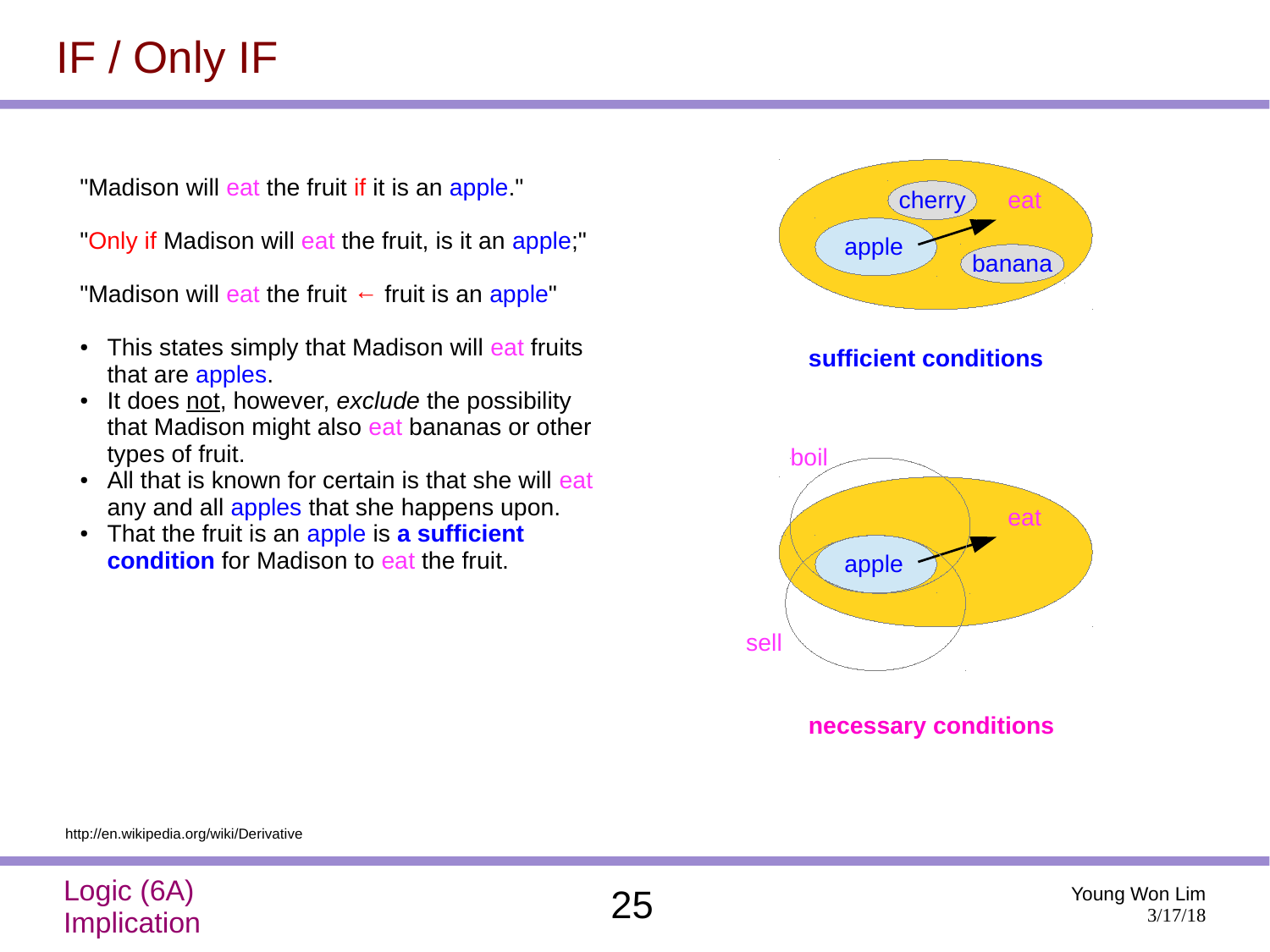

**apple : a necessary condition** 



**eat : a sufficient condition**

"Madison will eat the fruit only if it is an apple."

"If Madison will eat the fruit, then it is an apple"

"Madison will eat the fruit  $\rightarrow$  fruit is an apple"

- This states that the only fruit Madison will eat is an apple.
- It does not, however, *exclude* the possibility that Madison will refuse an apple if it is made available
- in contrast with (1), which requires Madison to eat any available apple.
- In this case, that a given fruit is an apple is **a necessary condition** for Madison eating it.
- It is not a sufficient condition since Madison might not eat all the apples she is given.

http://en.wikipedia.org/wiki/Derivative

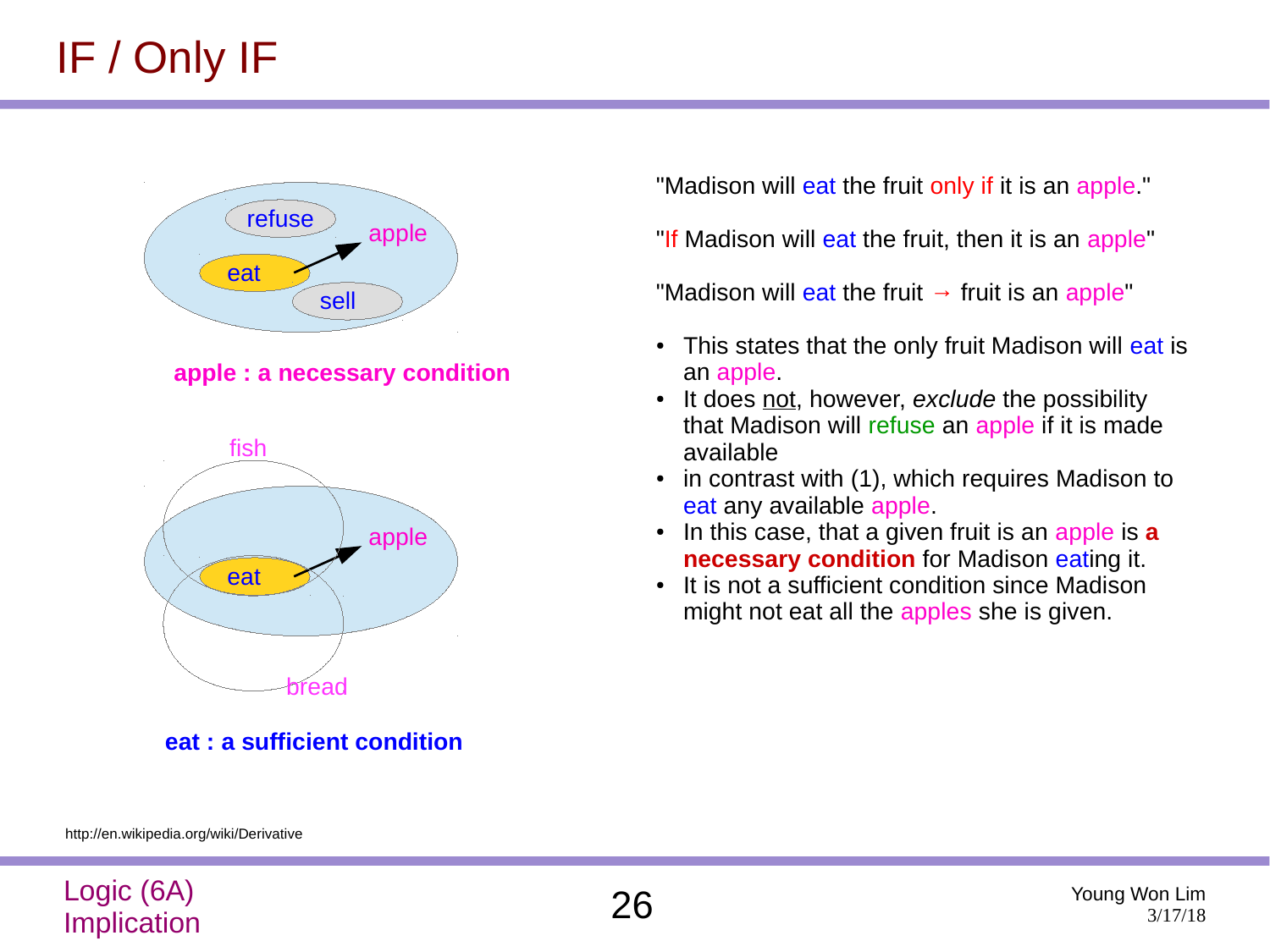"Madison will eat the fruit if it is an apple."

"Only if Madison will eat the fruit, is it an apple;"

"Madison will eat the fruit  $\leftarrow$  fruit is an apple"

- This states simply that Madison will eat fruits that are apples.
- It does not, however, *exclude* the possibility that Madison might also eat bananas or other types of fruit.
- All that is known for certain is that she will eat any and all apples that she happens upon.
- That the fruit is an apple is **a sufficient condition** for Madison to eat the fruit.

"Madison will eat the fruit only if it is an apple."

"If Madison will eat the fruit, then it is an apple"

"Madison will eat the fruit  $\rightarrow$  fruit is an apple"

- This states that the only fruit Madison will eat is an apple.
- It does not, however, *exclude* the possibility that Madison will refuse an apple if it is made available
- $\cdot$  in contrast with (1), which requires Madison to eat any available apple.
- In this case, that a given fruit is an apple is **a necessary condition** for Madison eating it.
- It is not a sufficient condition since Madison might not eat all the apples she is given.

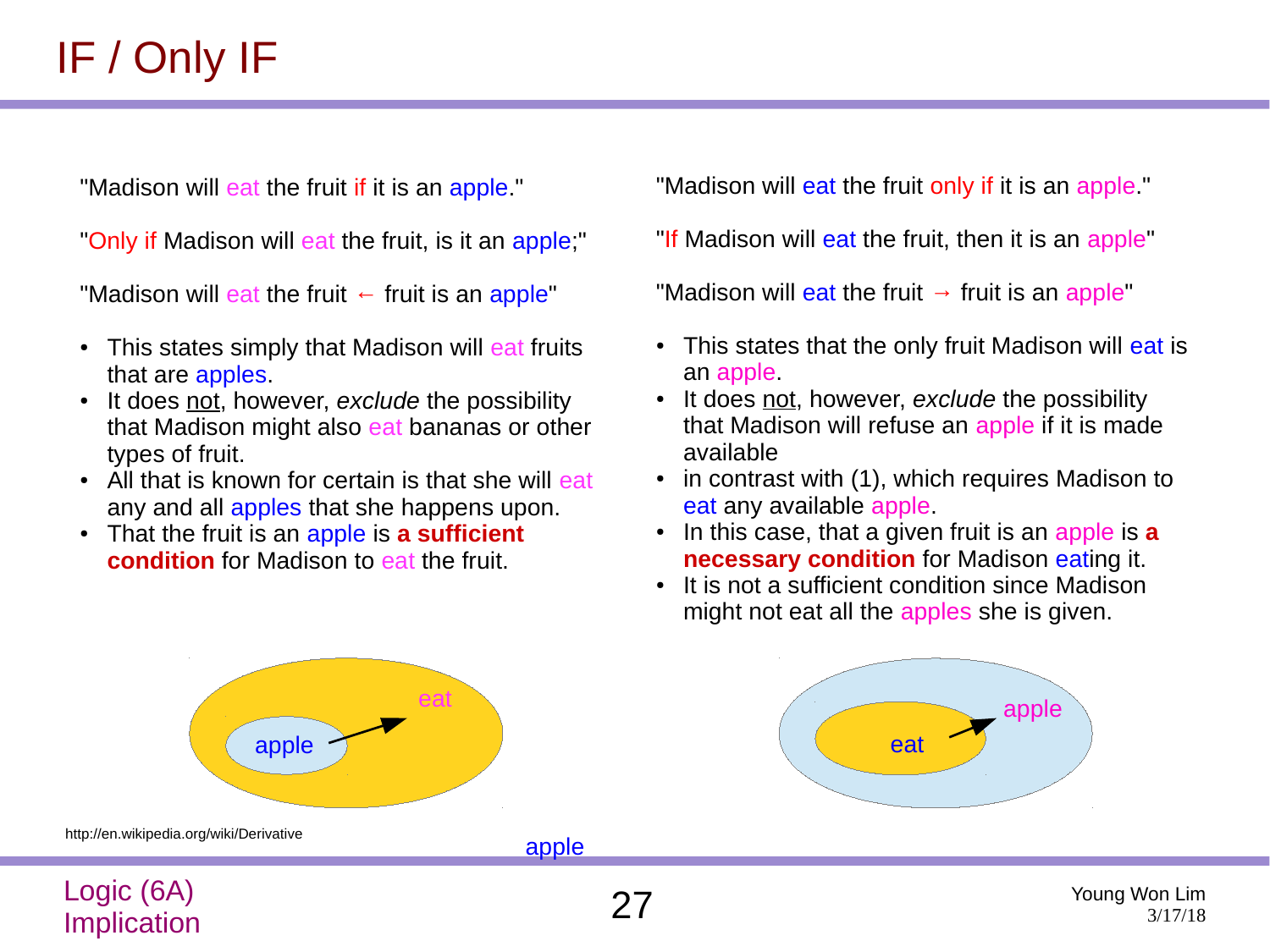Madison will eat the fruit if it is an apple.

Only if Madison will eat the fruit, is it an apple. If Madison will not eat the fruit, it is not an apple.

fruit is an apple  $\rightarrow$  Madison will eat the fruit  $\leftarrow$ 

Madison will eat the fruit only if it is an apple. Madison will not eat the fruit, if it is not an apple.

If Madison will eat the fruit, then it is an apple.

Madison will eat the fruit  $\rightarrow$  fruit is an apple



E **→** A



http://en.wikipedia.org/wiki/Derivative

Logic (6A)

## LOGIC (6A) <br>Implication 28 Young Won Lim

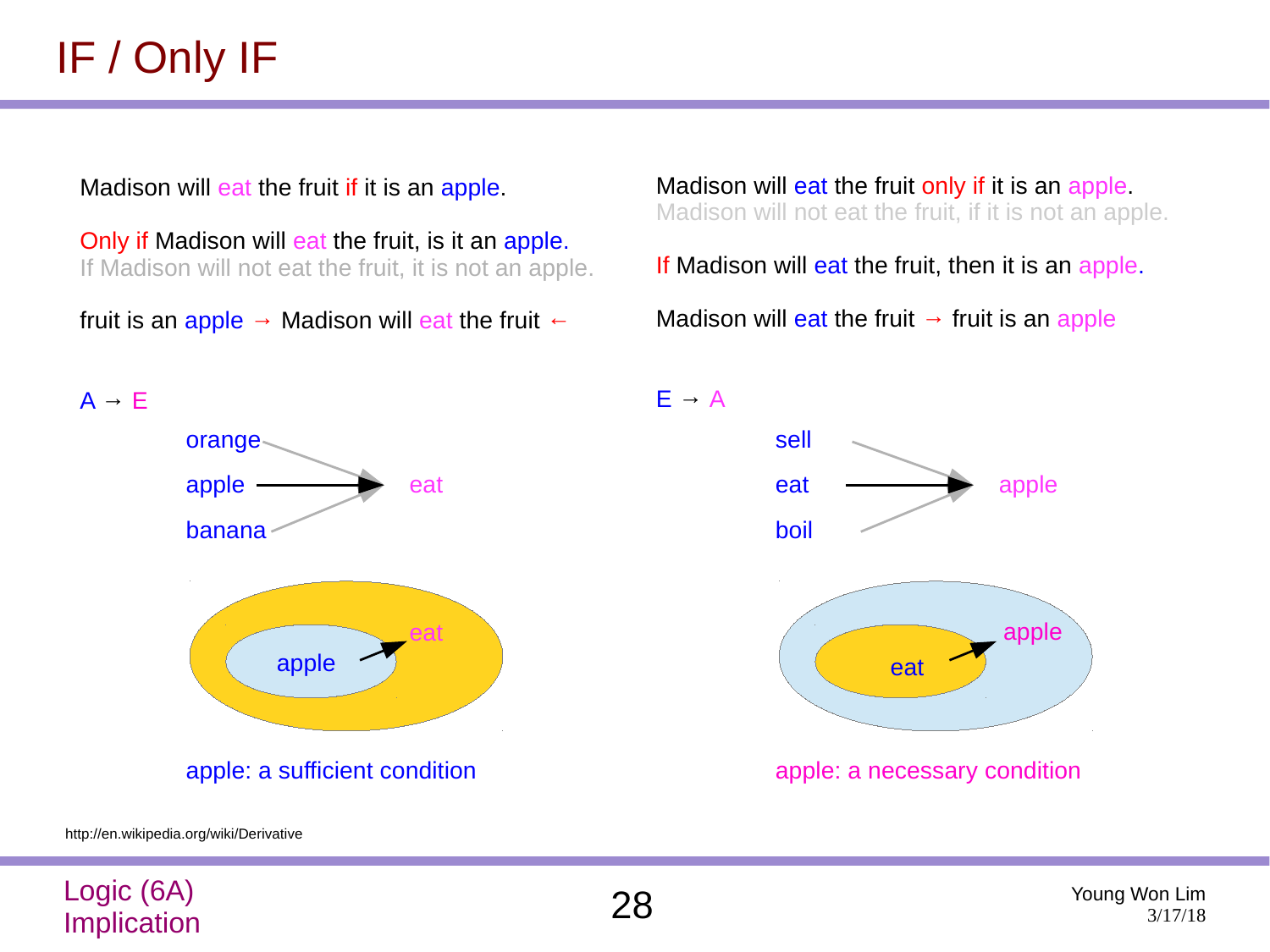"Madison will eat the fruit if and only if it is an apple"

"Madison will eat the fruit  $\leftrightarrow$  fruit is an apple"

- This statement makes it clear that Madison will eat all and only those fruits that are apples.
- She will not leave any apple uneaten, and
- she will not eat any other type of fruit.
- That a given fruit is an apple is both a necessary and a sufficient condition for Madison to eat the fruit.

http://en.wikipedia.org/wiki/Derivative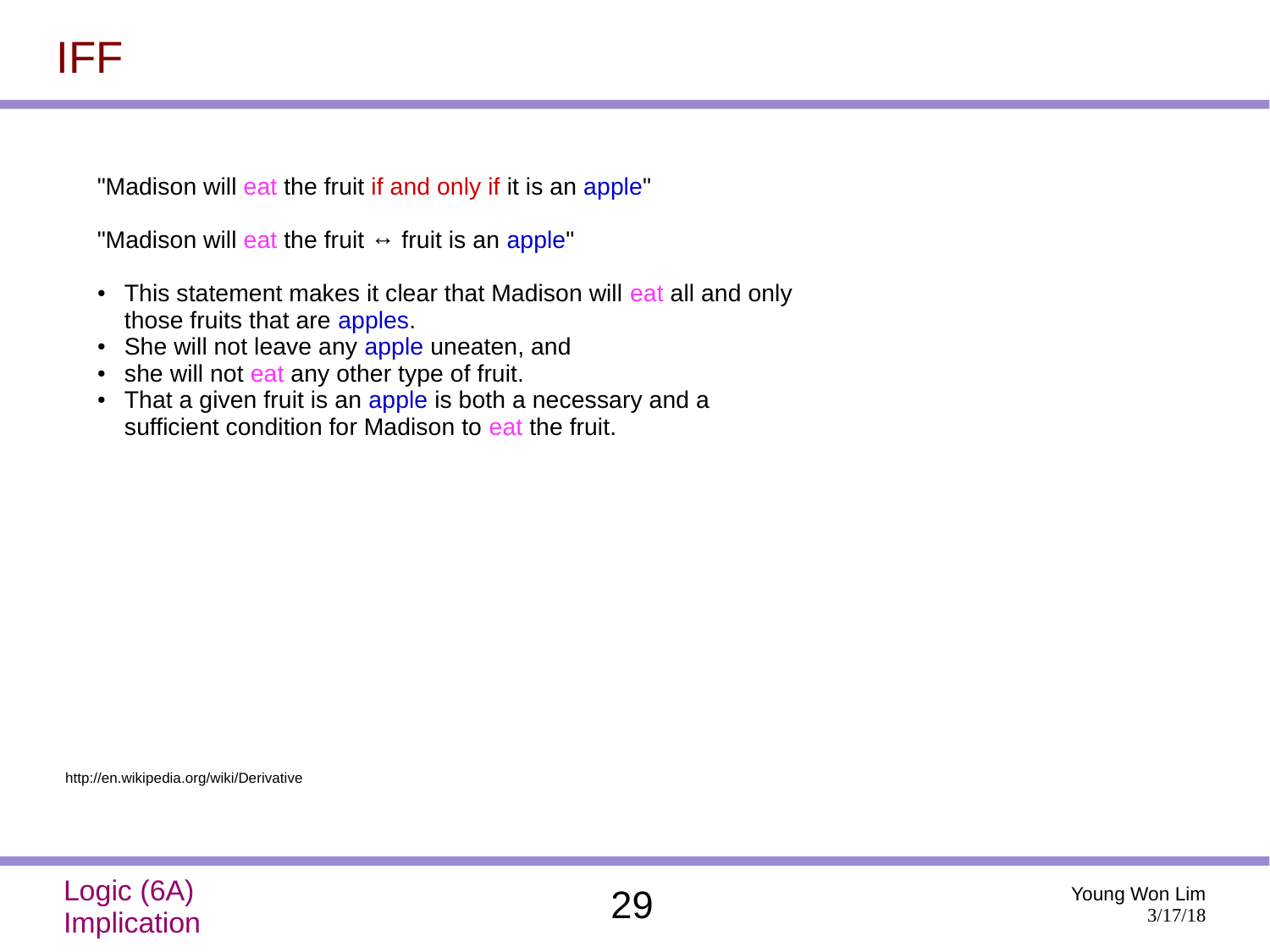### Necessary Condition (1)

**Definition**: A condition that is necessary for a particular outcome to be achieved.

The condition does **not** guarantee the outcome; but **if** the condition does **not** hold, the outcome will **not** achieved

**if** the Cubs **win** the World Series, we can be sure that they **signed** a right-handed relief pitcher,

since, **without** such a **signing**, they would **not** have **won** the World Series.



Discrete Mathematics, Johnsonbaugh

Logic (6A)

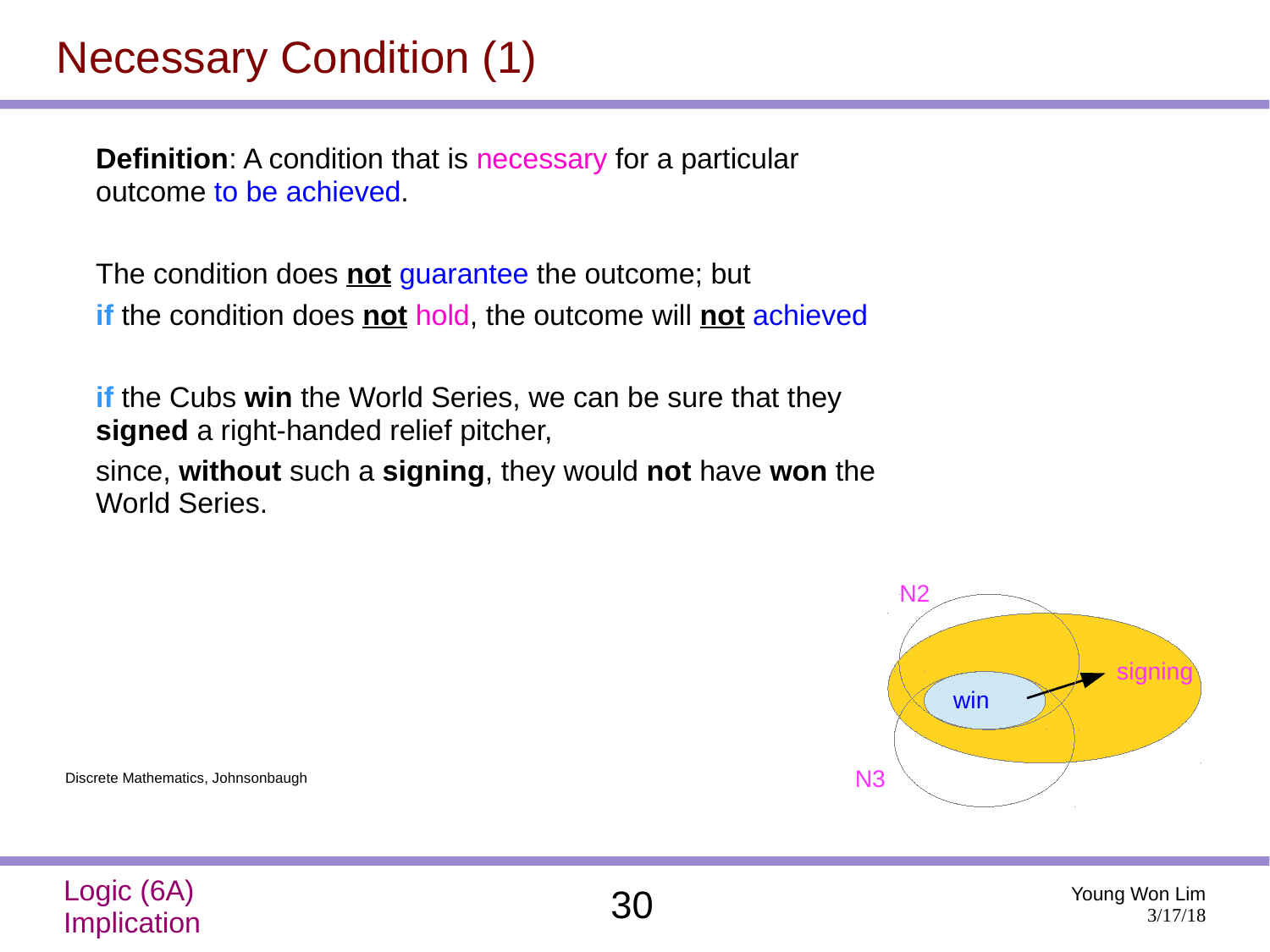## Necessary Condition (2)

**if** the Cubs **win** the World Series, we can be sure that they **signed** a right-handed relief pitcher, since, **without** such a **signing**, they would **not** have **won** the World Series.

*The equivalent statement:*

*if* the Cubs win the World Series. then they **signed** a right-handed relief pitcher

The conclusion expresses a necessary condition



Discrete Mathematics, Johnsonbaugh

Logic (6A)

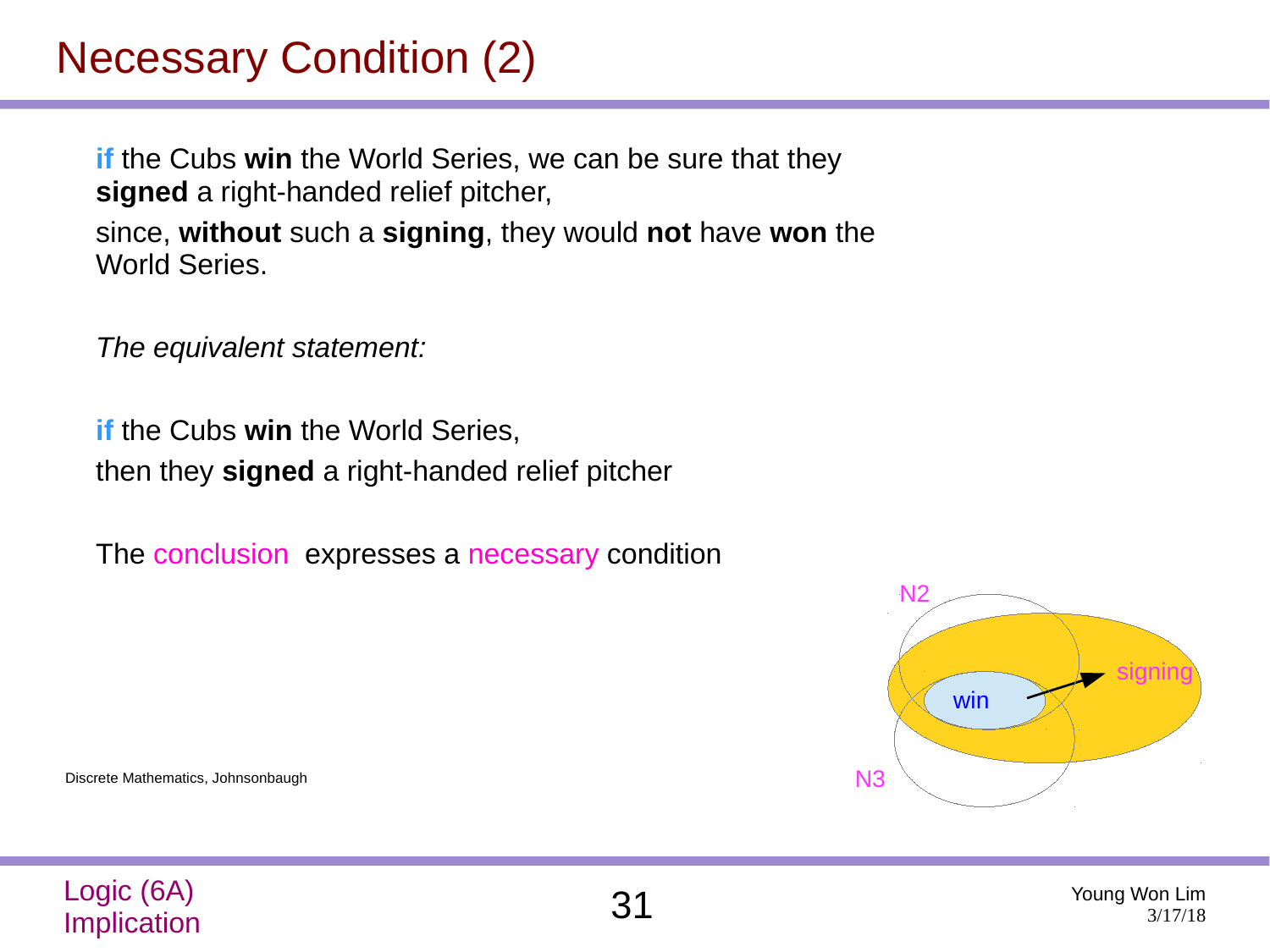## Necessary Condition (3)

**if** the Cubs **win** the World Series, we can be sure that they **signed** a right-handed relief pitcher, since, **without** such a **signing**, they would **not** have **won** the World Series.

*Not equivalent statement:*

**if** the Cubs **sign** a right-handed relief pitcher, then they **win** the World Series

**Signing** a right-handed relief pitcher does **not** guarantee a World Series **win**.

However, **not signing** a right-handed relief pitcher guarantees that they will **not** win the World Series

Discrete Mathematics, Johnsonbaugh





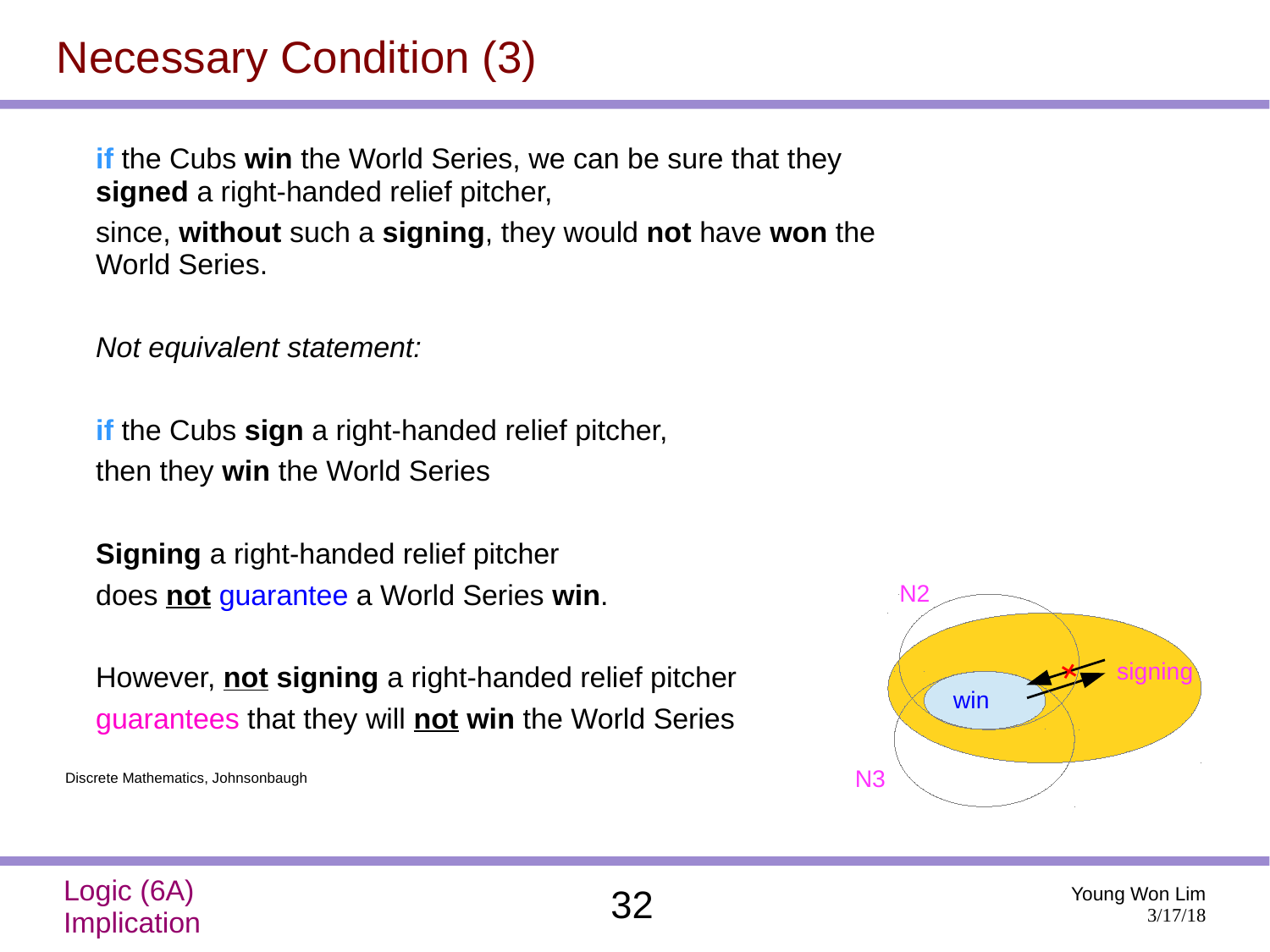## Sufficient Condition (1)

**Definition**: a condition that suffices to guarantee a particular outcome.

**If** the condition does **not** hold, the outcome might be achieved **in other ways** or it might **not** be achieved at all; but **If** the condition does hold, the outcome guaranteed.

To be sure that Maria visits **France**, it suffices for her to go to the **Eiffel Tower**.

There are surely **other ways** to ensure that Maria visits **France**; for example, she could go to **Lyon**.



#### **sufficient conditions**

Discrete Mathematics, Johnsonbaugh

Logic (6A)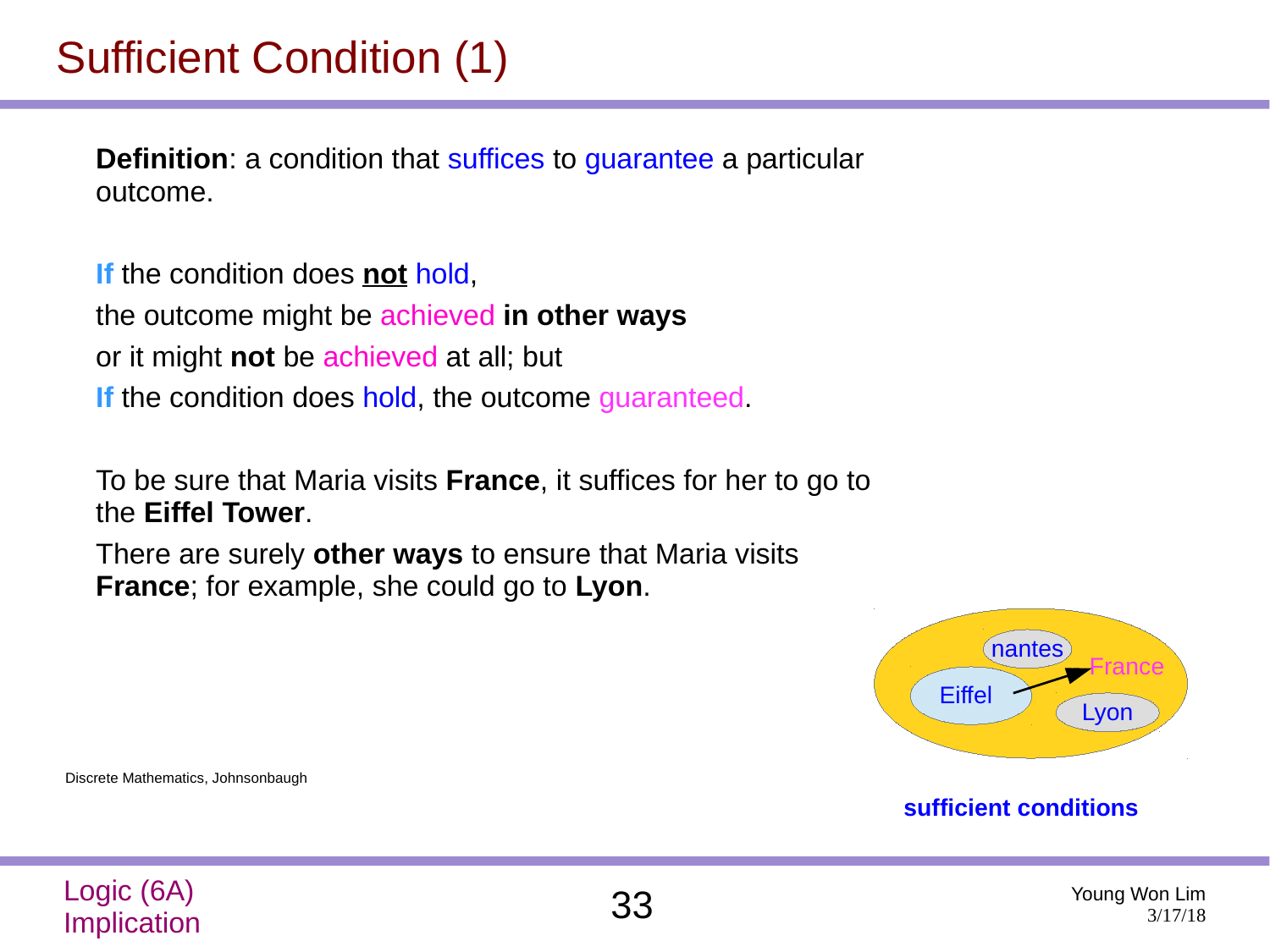## Sufficient Condition (2)

To be sure that Maria visits **France**, it suffices for her to go to the **Eiffel Tower**.

There are surely **other ways** to ensure that Maria visits **France**; for example, she could go to **Lyon**.

*The equivalent statement:*

If Maria goes to the **Eiffel Tower**, then she visits **France**

The hypothesis expresses a sufficient condition



#### **sufficient conditions**

Logic (6A) LOGIC (6A) <br>
Implication 3/17/18

Discrete Mathematics, Johnsonbaugh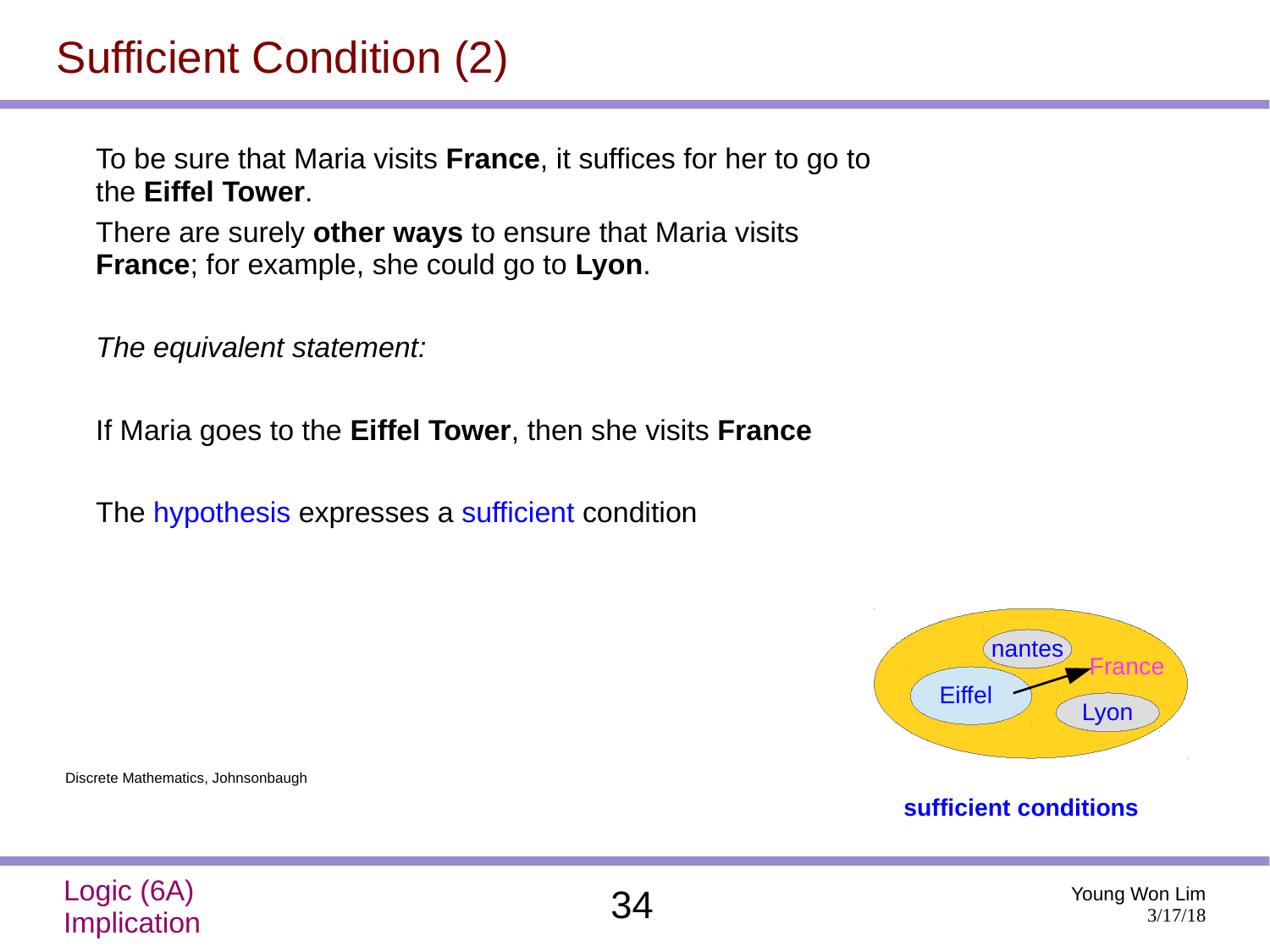## Sufficient Condition (3)

To be sure that Maria visits **France**, it suffices for her to go to the **Eiffel Tower**.

There are surely **other ways** to ensure that Maria visits **France**; for example, she could go to **Lyon**.

*Not equivalent statement:*

If Maria visits **France**, then she goes to the **Eiffel Tower**.

There are **ways other than** going to the **Eiffel Tower** to ensure that Maria visits **France**



#### **sufficient conditions**

Discrete Mathematics, Johnsonbaugh

Logic (6A)

LOGIC (6A) <br>Implication 3/17/18 3/17/18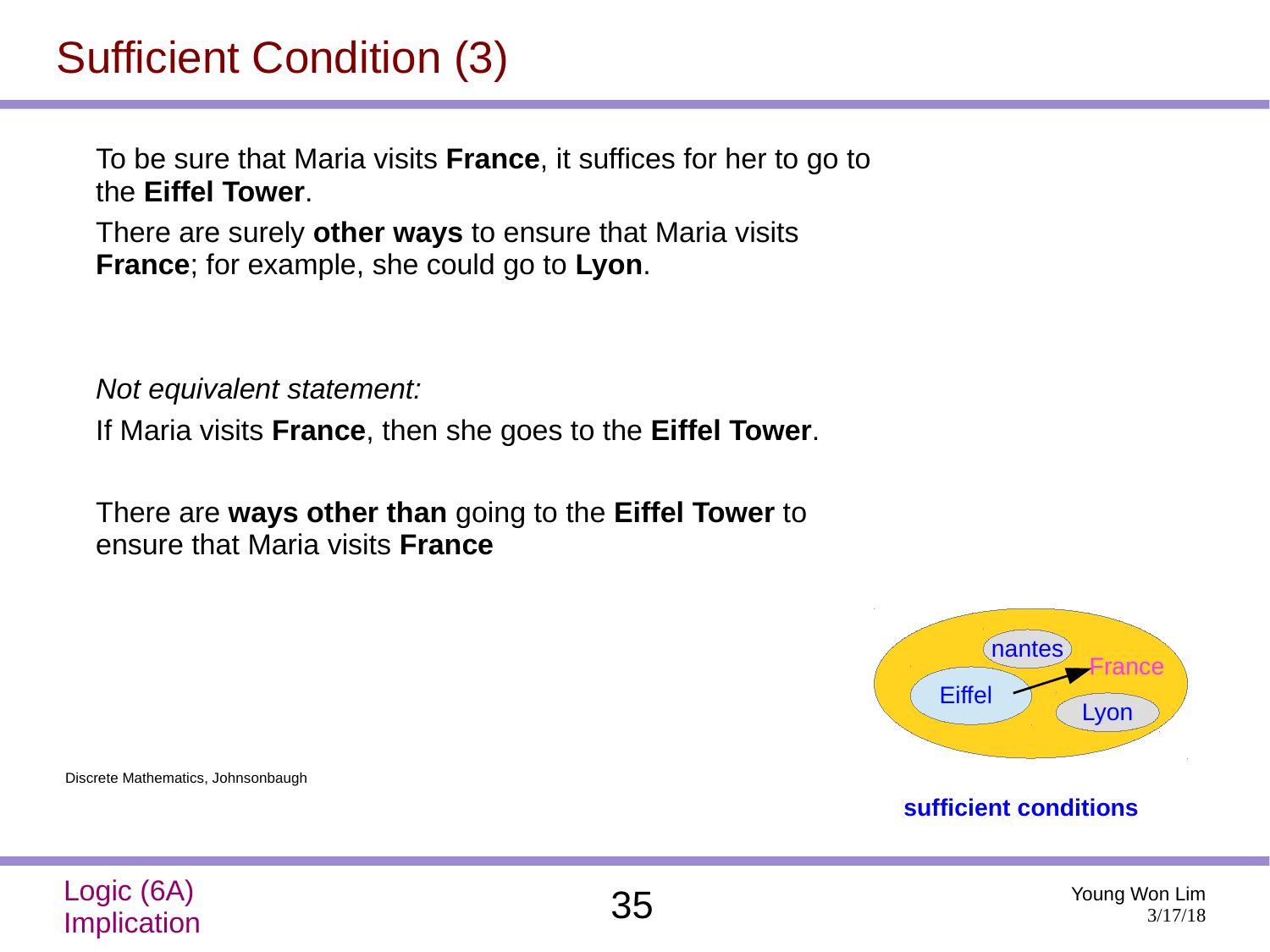### Implication in First Order Logic



**Every** student in this **class** has studied **Java**.

class java

Discrete Mathematics, Johnsonbaugh

**sufficient conditions**

### Logic (6A) LOGIC (6A) <br>Implication 3/17/18

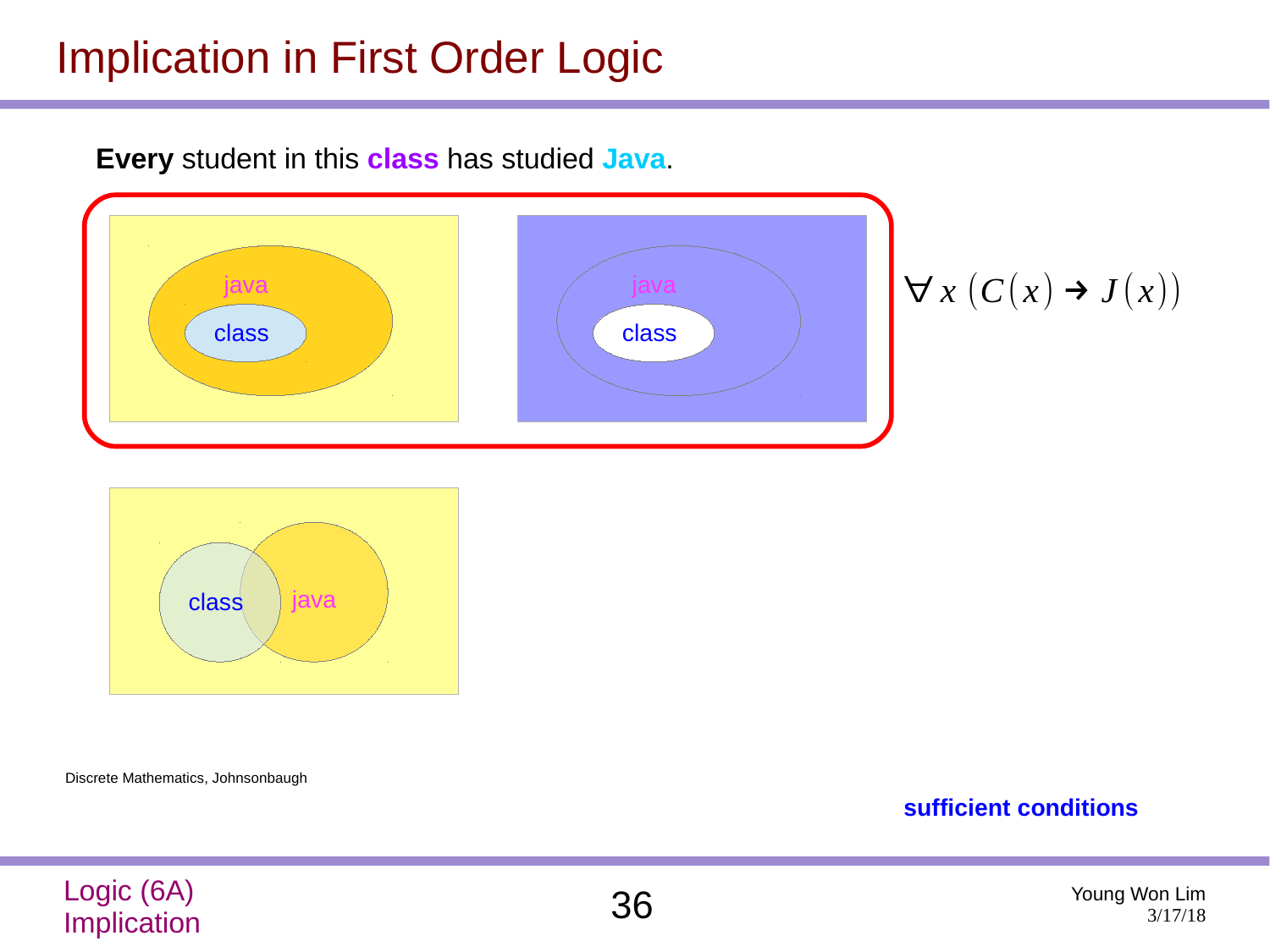### Implication in First Order Logic

**Some** student in this **class** has studied **Java**.



Discrete Mathematics and its Applications, Rosen

**sufficient conditions**

Logic (6A) Implication 37 Young Won Lim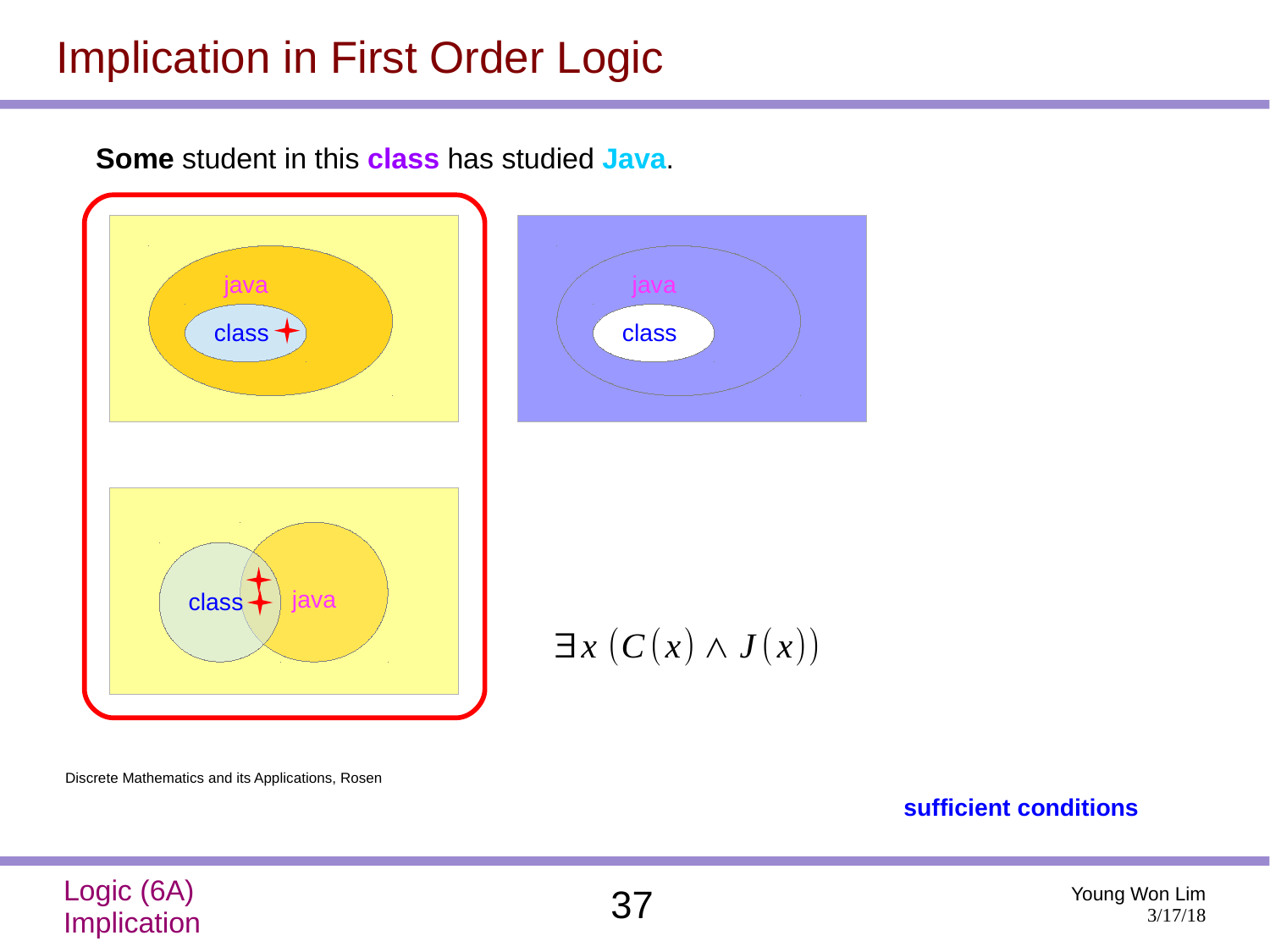To prove implications by contradiction



# Assume P is true and Q is false Derive contradiction

Discrete Mathematics and its Applications, Rosen



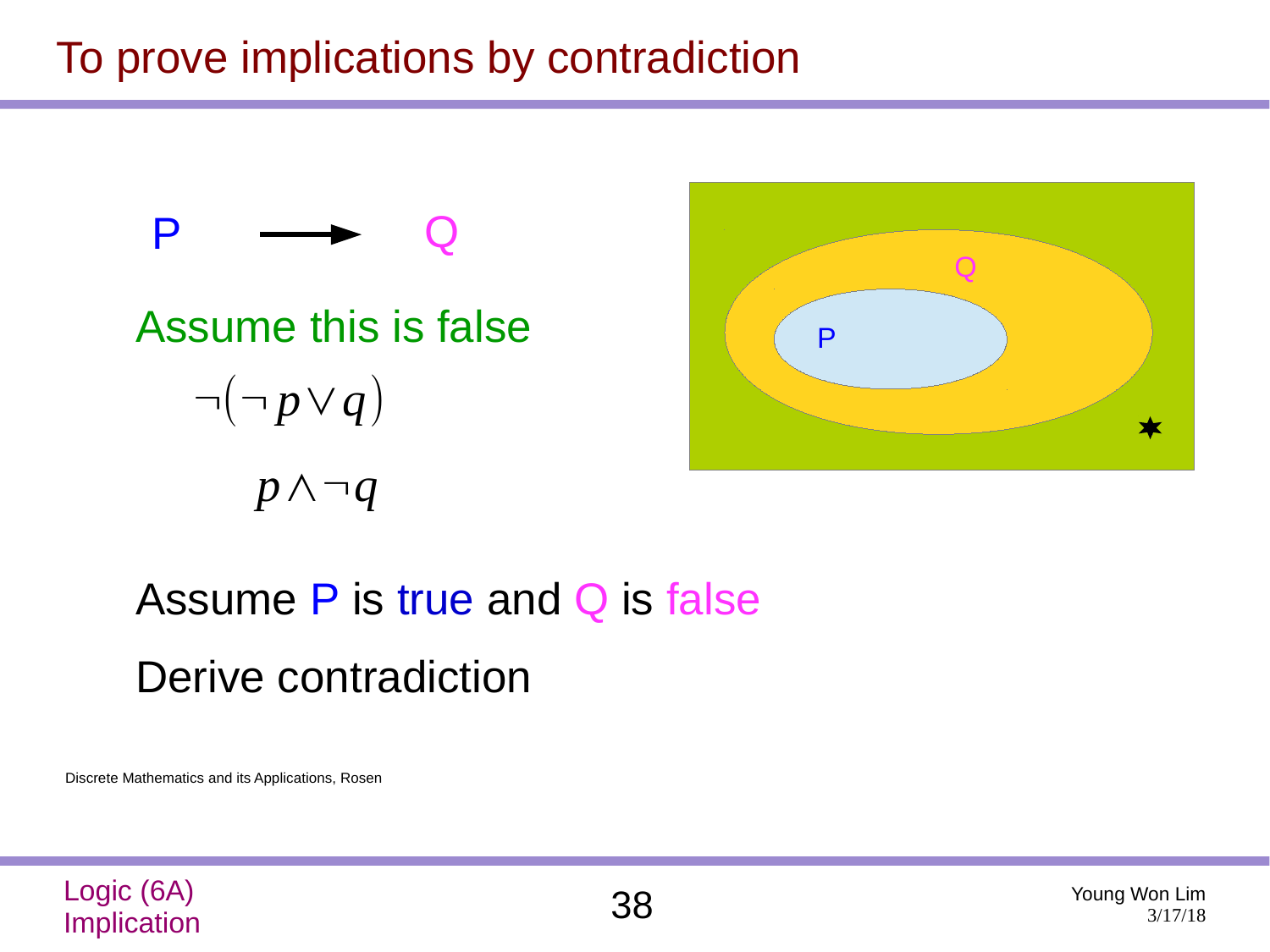contradiction

$$
\begin{array}{ccccccccc}\n-p & p & q & r & p\rightarrow q & p \land \neg q & r \land \neg r & (p \land \neg q)\rightarrow (r \land \neg r) \\
F & T & T & T & T & F & F & T \\
F & T & F & T & F & T & F & F & F \\
F & T & F & F & F & T & F & F & F \\
T & F & T & T & T & F & F & F & T \\
T & F & T & F & T & F & F & F & T \\
T & F & F & T & T & F & F & F & T \\
T & F & F & T & T & F & F & F & T \\
T & F & F & F & T & F & F & F & T\n\end{array}
$$

Logic (6A) <br> **Complication** 3/17/18